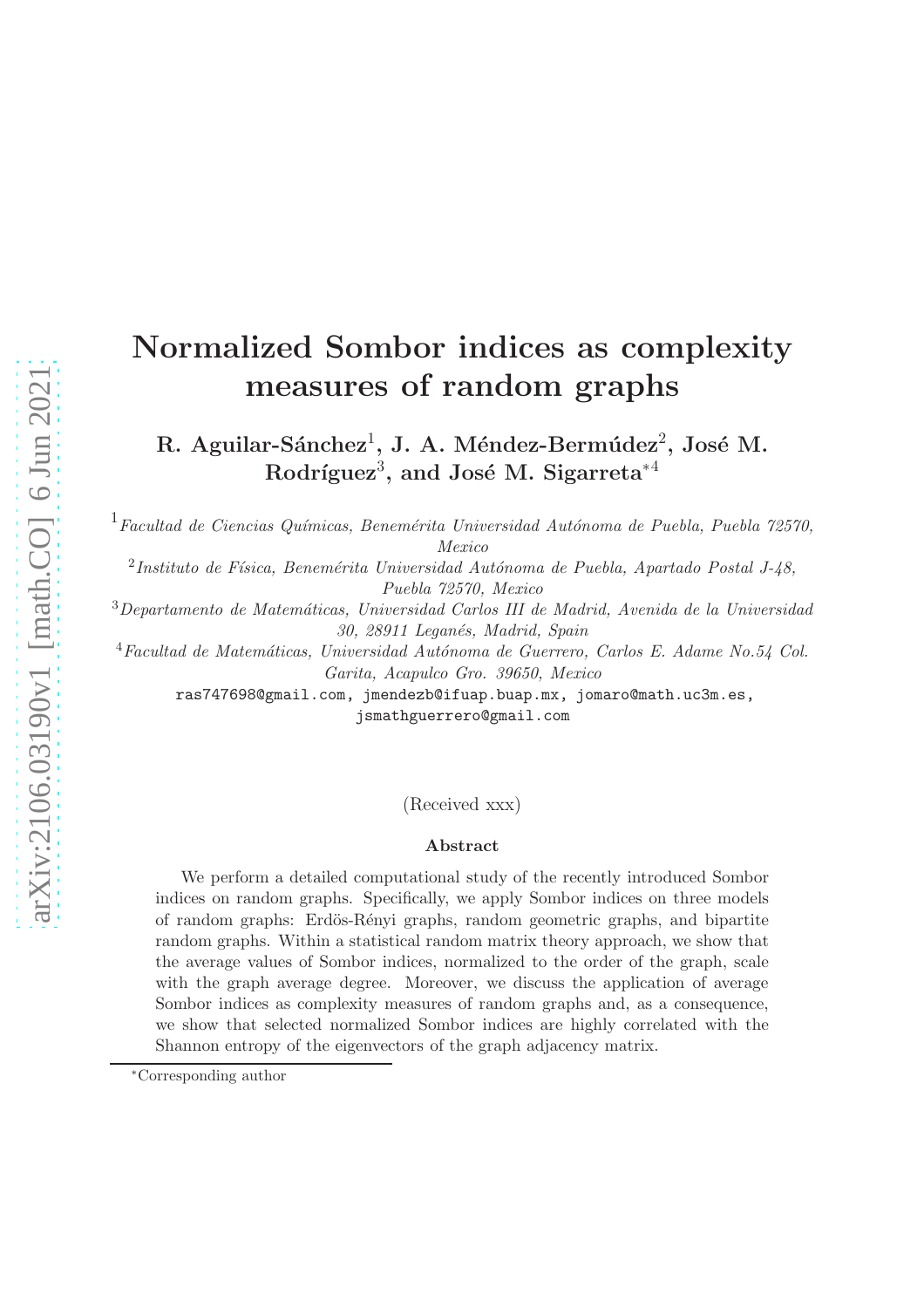### 1 Introduction

Given a graph  $G = (V(G), E(G))$ , the Sombor index of G, introduced by I. Gutman in [\[1\]](#page-17-0), is defined as

<span id="page-1-0"></span>
$$
SO(G) = \sum_{uv \in E(G)} \sqrt{k_u^2 + k_v^2},
$$
\n(1)

where  $uv$  denotes the edge of the graph G connecting the vertices u and v and  $k_u$  is the degree of the vertex u. Also, the modified Sombor index of G was proposed in  $[2]$  as

$$
{}^{m}SO(G) = \sum_{uv \in E(G)} \frac{1}{\sqrt{k_u^2 + k_v^2}}.
$$
\n(2)

In addition, two other Sombor indices have been introduced: the first Banhatti-Sombor index [\[3\]](#page-18-0)

$$
BSO(G) = \sum_{uv \in E(G)} \sqrt{\frac{1}{k_u^2} + \frac{1}{k_v^2}}
$$
 (3)

and the  $\alpha$ -Sombor index [\[4\]](#page-18-1)

$$
SO_{\alpha}(G) = \sum_{uv \in E(G)} (k_u^{\alpha} + k_v^{\alpha})^{1/\alpha},\tag{4}
$$

here  $\alpha \in \mathbb{R}$ . In fact, there is a general index that includes all the Sombor indices listed above: the first  $(\alpha, \beta) - KA$  index of G which was introduced in [\[5\]](#page-18-2) as

<span id="page-1-1"></span>
$$
KA_{\alpha,\beta}^{1}(G) = \sum_{uv \in E(G)} \left(k_{u}^{\alpha} + k_{v}^{\alpha}\right)^{\beta},\tag{5}
$$

with  $\alpha, \beta \in \mathbb{R}$ . Note that  $SO(G) = KA_{2,1/2}^1(G)$ ,  ${}^mSO(G) = KA_{2,-1/2}^1(G)$ ,  $BSO(G) =$  $KA^1_{-2,1/2}(G)$ , and  $SO_\alpha(G) = KA^1_{\alpha,1/\alpha}(G)$ . Also, we note that  $KA^1_{1,\beta}(G)$  equals the general sum-connectivity index [\[6\]](#page-18-3)  $\chi_{\beta}(G) = \sum_{uv \in E(G)} (k_u + k_v)^{\beta}$ .

Reduced versions of  $SO(G)$ ,  ${}^mSO(G)$  and  $KA_{\alpha,\beta}^1(G)$  were also introduced in [\[1,](#page-17-0)2,7]. However, when dealing with random graphs we use to approximate vertex degrees by average degrees and since average degrees may be less than one, reduced degree-based indices are not amenable for us. Thus we do not consider reduced Sombor indices here.

Even though Sombor indices were introduced very recently, there are already several works available in the literature where these indices are applied to chemical graphs of interest, see e.g. [\[4,](#page-18-1) [5,](#page-18-2) [7](#page-18-4)[–18\]](#page-19-0). Also, bounds for Sombor indices as well as relations among them and with many other topological indices have been reported in  $[4, 10, 19-24]$  $[4, 10, 19-24]$  $[4, 10, 19-24]$  $[4, 10, 19-24]$ . From the application point of view, they have been shown to be useful to to model entropy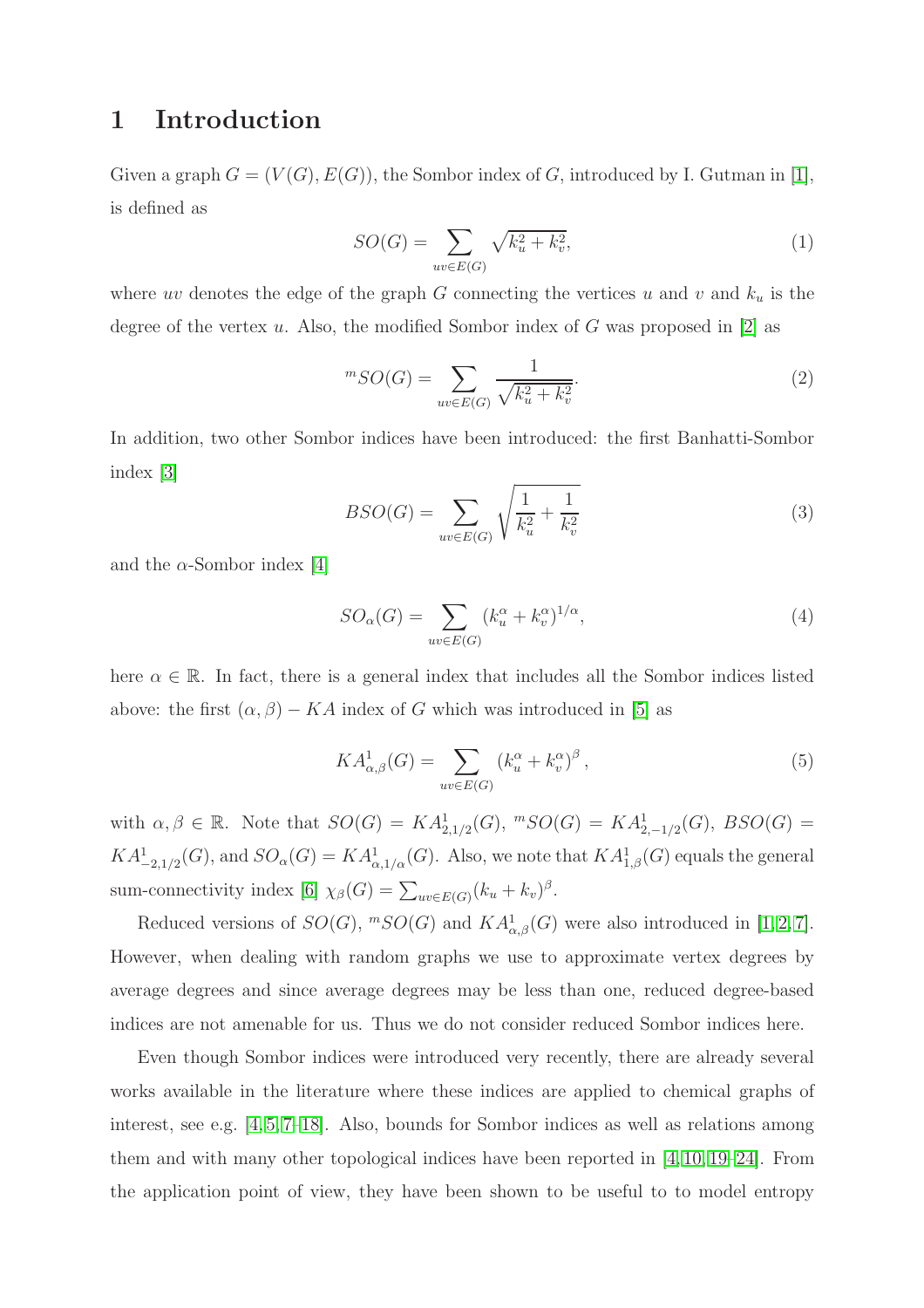and enthalpy of vaporization of alkanes [\[25\]](#page-19-3). In addition, the Sombor matrix has been proposed and studied in [\[26\]](#page-19-4). However, to the best of our knowledge, Sombor indices have not been applied to random graphs yet; thus in this work we undertake this task.

Here we consider three models of random graphs: Erdös-Rényi (ER) graphs, random geometric (RG) graphs, and bipartite random (BR) graphs. ER graphs [\[27–](#page-19-5)[29\]](#page-20-0)  $G_{\text{ER}}(n, p)$ are formed by *n* vertices connected independently with probability  $p \in [0, 1]$ . While RG graphs [\[30,](#page-20-1)[31\]](#page-20-2)  $G_{\text{RG}}(n, r)$  consist of n vertices uniformly and independently distributed on the unit square, where two vertices are connected by an edge if their Euclidean distance is less or equal than the connection radius  $r \in [0, \sqrt{2}]$ . In addition we examine BR graphs  $G_{BR}(n_1, n_2, p)$  composed by two disjoint sets, set 1 and set 2, with  $n_1$  and  $n_2$  vertices each such that there are no adjacent vertices within the same set, being  $n = n_1 + n_2$  the total number of vertices in the bipartite graph. The vertices of the two sets are connected randomly with probability  $p \in [0, 1]$ .

We stress that the computational study of Sombor indices we perform here is justified by the random nature of the graph models we want to explore. Since a given parameter set  $[(n, p), (n, r), \text{or } (n_1, n_2, p)]$  represents an infinite-size ensemble of random [ER, RG, or BR] graphs, the computation of a Sombor index on a single graph is irrelevant. In contrast, the computation of a Sombor index on a large ensemble of random graphs, all characterized by the same parameter set, may provide useful average information about the full ensemble. This statistical approach, well known in random matrix theory studies, is not widespread in studies involving topological indices, mainly because topological indices are not commonly applied to random networks; for very recent exceptions see [\[32,](#page-20-3) [33\]](#page-20-4).

Therefore, the purpose of this work is threefold. First, we push forward the statistical (computational) analysis of topological indices as a generic tool for studying average properties of random graphs; second, we perform for the first time (to our knowledge), a scaling study of Sombor indices on random graphs; and third, we discuss the application of selected Sombor indices as complexity measures of random graphs.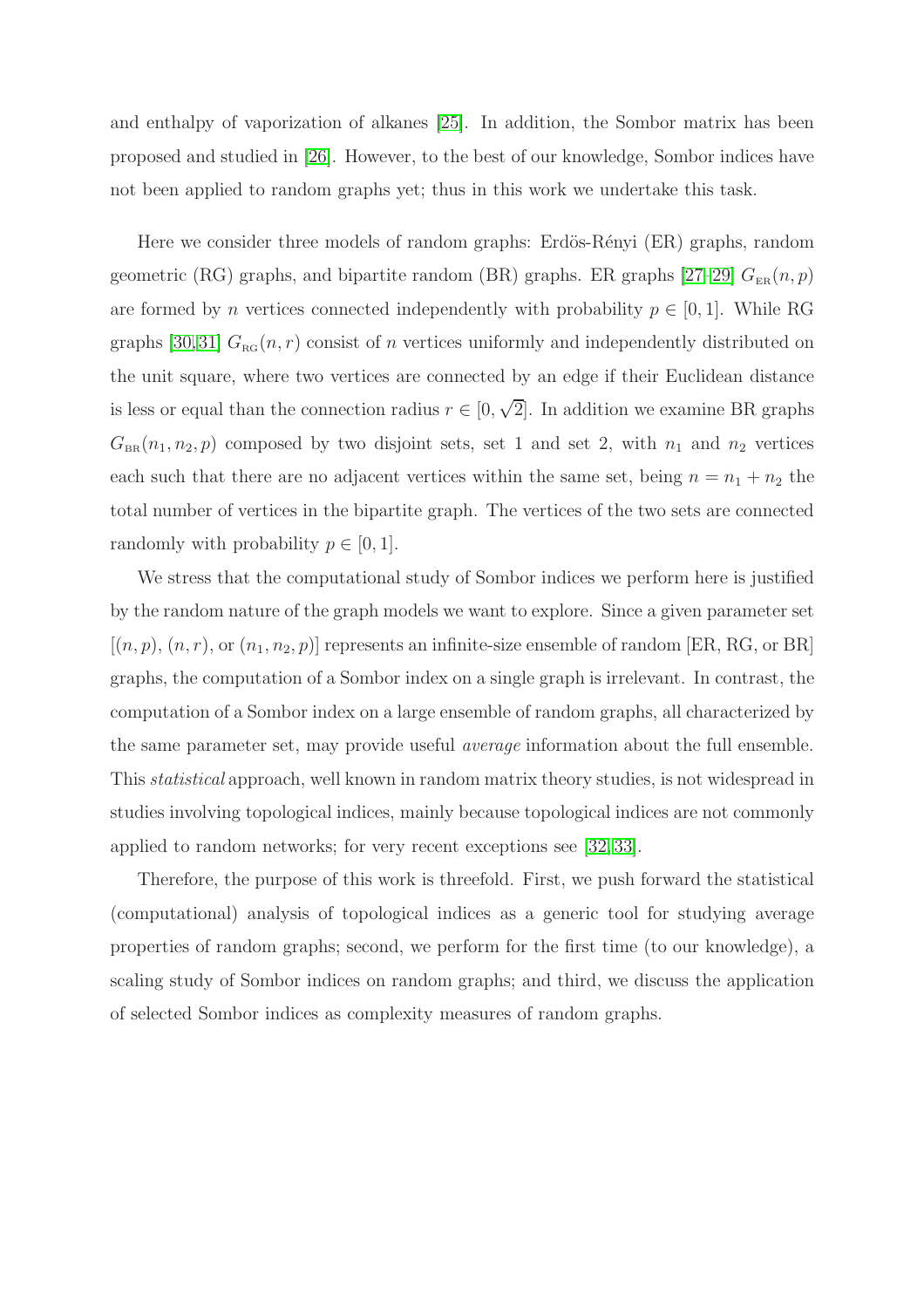## 2 Computational properties of Sombor indices on random graphs

#### 2.1 Sombor indices on Erdös-Rényi graphs

In what follows we present the average values of the indices defined in Eqs. [\(1](#page-1-0)[-5\)](#page-1-1). All averages are computed over ensembles of  $10^7/n$  ER graphs characterized by the parameter pair  $(n, p)$ .

On the one hand, in Figs.  $1(a)$ ,  $1(b)$ , and  $1(c)$  we present, respectively, the average Sombor index  $\langle SO(G_{ER})\rangle$ , the average modified Sombor index  $\langle {}^{m}SO(G_{ER})\rangle$ , and the average first Banhatti-Sombor index  $\langle BSO(G_{ER})\rangle$  as a function of the probability p of ER graphs of sizes  $n = \{125, 250, 500, 1000\}$  $n = \{125, 250, 500, 1000\}$  $n = \{125, 250, 500, 1000\}$ . On the other hand, in Fig. 2 we plot the average  $\alpha$ -Sombor index  $\langle SO_{\alpha}(G_{\text{ER}}) \rangle$ , see Fig. [2\(](#page-6-0)a), and the average first  $(\alpha, \beta) - KA$ index  $\langle KA_{\alpha,\beta}^1(G_{\text{ER}})\rangle$ , see Figs. [2\(](#page-6-0)c,d), as a function p of ER graphs of size  $n = 1000$ . In Fig. [2](#page-6-0) we show curves for  $\alpha \in [-2,2]$  and, in the case of  $\langle K A_{\alpha,\beta}^1(G_{\text{ER}}) \rangle$ , we choose to report  $\beta = 1/2$  and  $\beta = 2$  as representative cases.

From this figures we observe that:

- (i) The curves of  $\langle SO(G_{ER})\rangle$  and  $\langle SO_{\alpha}(G_{ER})\rangle$  are monotonically increasing functions of  $p$ . See Figs. [1\(](#page-5-0)a) and [2\(](#page-6-0)a).
- (ii) The curves of  $\langle{}^mSO(G_{\text{ER}})\rangle$  and  $\langle BSO(G_{\text{ER}})\rangle$  grow for small p and saturate above a given value of  $p$ . See Figs. [1\(](#page-5-0)b) and 1(c).
- (iii) The curves of  $\langle K A_{\alpha,\beta}^1(G_{\text{ER}}) \rangle$  show three different behaviors as a function of p depending on the values of  $\alpha$  and  $\beta$ : For  $\alpha < \alpha_0$ , they grow for small p, approach a maximum value and then decrease when p is further increased. For  $\alpha > \alpha_0$ , they are monotonically increasing functions of p. For  $\alpha = \alpha_0$  the curves saturate above a given value of p. For  $\beta = 1/2$  and  $\beta = 2$ , the cases reported in Figs. [2\(](#page-6-0)c,d), we found  $\alpha_0 = -2$  and  $\alpha_0 = -1/2$ , respectively.
- (iv) When  $np \gg 1$ , we can approximate  $k_u \approx k_v \approx \langle k \rangle$  in Eqs. [\(1](#page-1-0)[-5\)](#page-1-1), with

<span id="page-3-1"></span>
$$
\langle k \rangle = (n-1)p. \tag{6}
$$

Therefore, for  $np \gg 1$ , the average values of the Sombor indices are well approximated by:

<span id="page-3-0"></span>
$$
\langle SO(G_{\text{ER}}) \rangle \approx \frac{n}{\sqrt{2}} \left[ (n-1)p \right]^2, \tag{7}
$$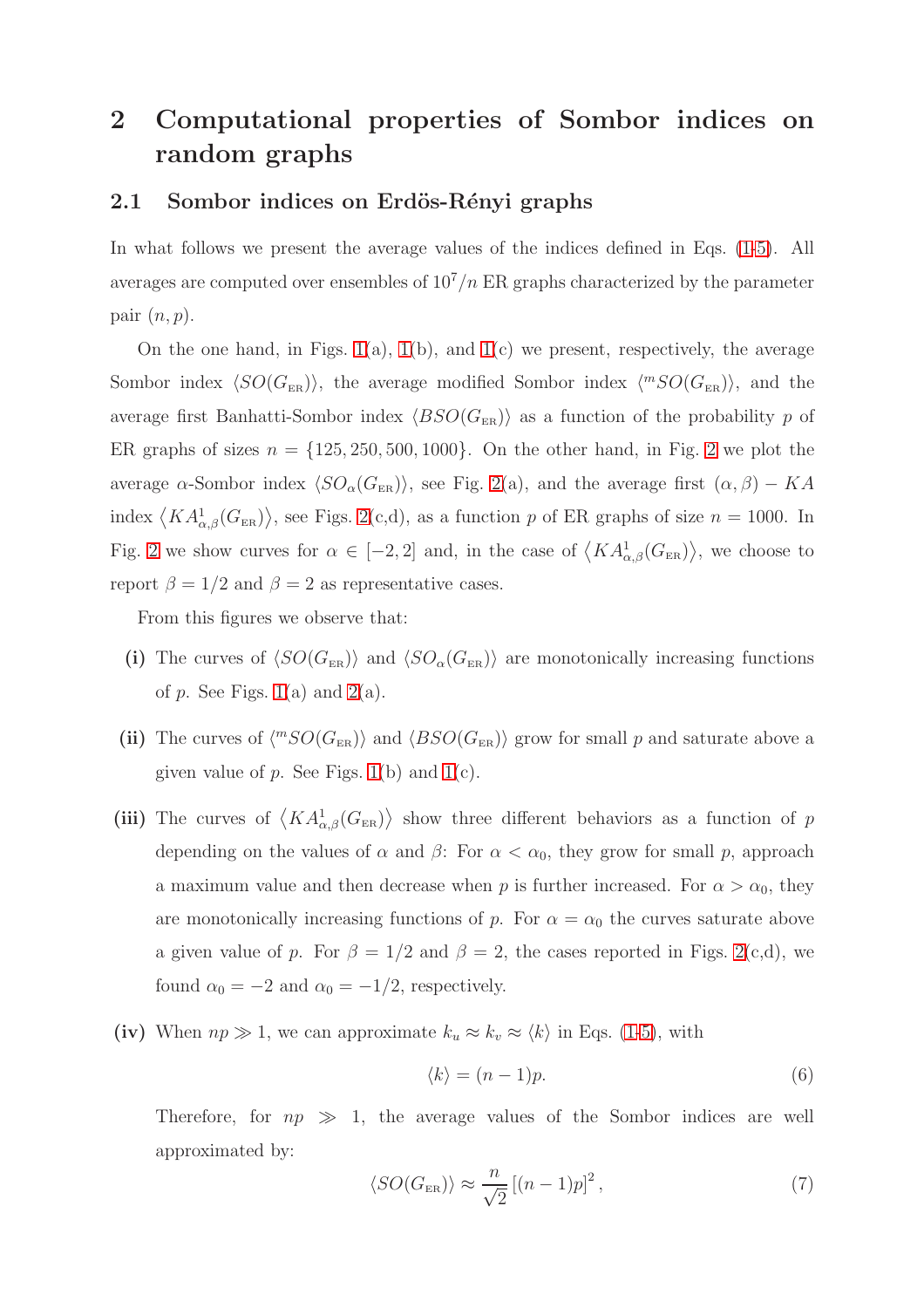<span id="page-4-3"></span>
$$
\langle {}^{m}SO(G_{\text{ER}}) \rangle \approx \frac{n}{2\sqrt{2}},\tag{8}
$$

<span id="page-4-0"></span>
$$
\langle BSO(G_{\text{ER}}) \rangle \approx \frac{n}{\sqrt{2}},\tag{9}
$$

<span id="page-4-1"></span>
$$
\langle SO_{\alpha}(G_{\text{ER}}) \rangle \approx \frac{n}{2^{1-1/\alpha}} \left[ (n-1)p \right]^2, \tag{10}
$$

<span id="page-4-2"></span>
$$
\left\langle KA_{\alpha,\beta}^{1}(G_{\text{ER}})\right\rangle \approx \frac{n}{2^{1-\beta}}\left[(n-1)p\right]^{1+\alpha\beta}.\tag{11}
$$

In Figs.  $1(a)-1(c)$  $1(a)-1(c)$  $1(a)-1(c)$ , we show that Eqs. [\(7](#page-3-0)[-9\)](#page-4-0) (dashed lines) indeed describe well the data (thick full curves) for large enough  $p$ . We also verified that Eqs. [\(10,](#page-4-1)[11\)](#page-4-2) describe well the data for  $np \gg 1$  reported in Figs. [2\(](#page-6-0)a-c), however we did not include them to avoid figure saturation.

We note that in Figs.  $1(a-c)$  we present average Sombor indices as a function of the probability  $p$  of ER graphs of four different sizes  $n$ . It is quite clear from these figures that the curves, characterized by the different network sizes, are very similar but displaced on both axes. A similar observation can be made for  $\langle SO_\alpha(G_{\text{\tiny ER}})\rangle$  and  $\langle KA_{\alpha,\beta}(G_{\text{\tiny ER}})\rangle$  (not shown in Figs.  $2(a-c)$  to avoid figure saturation). This behavior suggests that the average Sombor indices can be scaled. Then, in what follows we look for the parameters that scale the average Sombor indices.

From Eqs. [\(7-](#page-3-0)[11\)](#page-4-2) we observe that  $\langle X(G_{\text{ER}}) \rangle \propto nf[(n-1)p)]$  or

<span id="page-4-9"></span>
$$
\langle X(G_{\text{ER}}) \rangle \propto nf(\langle k \rangle),\tag{12}
$$

where X represents all the Sombor indices studied here. Therefore, in Figs.  $1(d-f)$ and  $2(d-f)$  we plot average Sombor indices, normalized to n, as a function of  $\langle k \rangle$  showing that all indices are now properly scaled; i.e. the curves painted in different colors for different graph sizes fall on top of each other. Moreover, we can rewrite Eqs. [\(7-](#page-3-0)[11\)](#page-4-2) as

<span id="page-4-4"></span>
$$
\frac{\langle SO(G_{\text{ER}}) \rangle}{n} \approx \frac{1}{\sqrt{2}} \left\langle k \right\rangle^2,\tag{13}
$$

<span id="page-4-5"></span>
$$
\frac{\langle {}^{m}SO(G_{\text{ER}})\rangle}{n} \approx \frac{1}{2\sqrt{2}},\tag{14}
$$

<span id="page-4-6"></span>
$$
\frac{\langle BSO(G_{\text{ER}}) \rangle}{n} \approx \frac{1}{\sqrt{2}},\tag{15}
$$

<span id="page-4-7"></span>
$$
\frac{\langle SO_{\alpha}(G_{\text{ER}})\rangle}{n} \approx \frac{1}{2^{1-1/\alpha}} \langle k \rangle^2, \qquad (16)
$$

<span id="page-4-8"></span>
$$
\frac{\langle KA_{\alpha,\beta}^1(G_{\text{ER}})\rangle}{n} \approx \frac{1}{2^{1-\beta}} \langle k \rangle^{1+\alpha\beta}.
$$
 (17)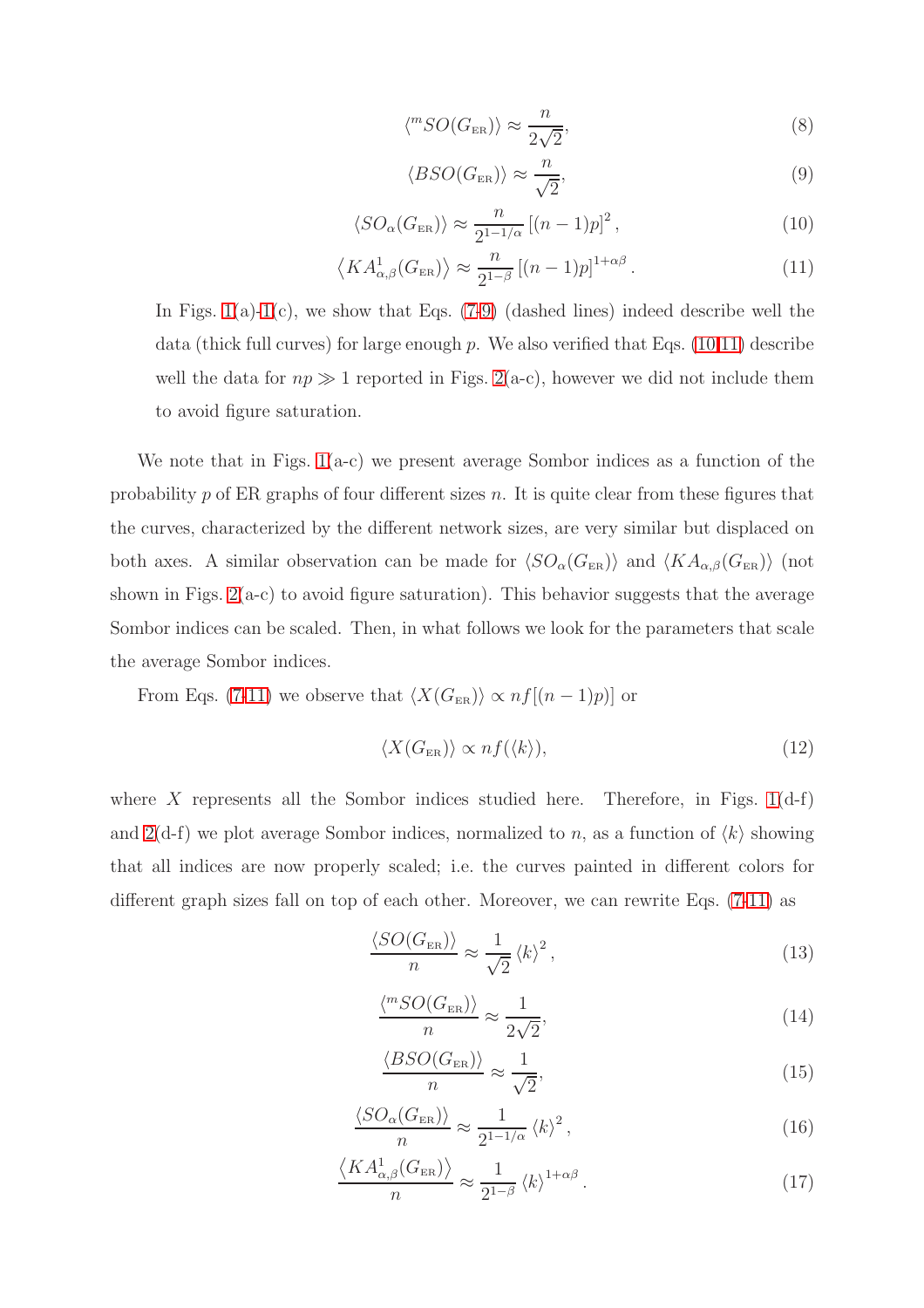<span id="page-5-0"></span>

Figure 1. (a) Average Sombor index  $\langle SO(G_{ER})\rangle$ , (b) average modified Sombor index  $\langle {}^{m}SO(G_{\text{ER}})\rangle$ , and (c) average first Banhatti-Sombor index  $\langle BSO(G_{\text{ER}})\rangle$  as a function of the probability p of Erdös-Rényi graphs of size n. (d)  $\langle SO(G_{\rm ER}) \rangle /n$ , (e)  $\langle {}^{m}SO(G_{\rm ER})\rangle/n$ , and (f)  $\langle BSO(G_{\rm ER})\rangle/n$  as a function of  $\langle k\rangle$ . Dashed lines in panels  $(a)$ ,  $(b)$  and  $(c)$  correspond to Eqs.  $(7)$ ,  $(8)$  and  $(9)$ , respectively. While dashed lines in panels (d), (e) and (f) are Eqs. [\(13\)](#page-4-4), [\(14\)](#page-4-5) and [\(15\)](#page-4-6), respectively. The vertical magenta dashed line in (b-f) marks  $\langle k \rangle = 10$ .

In Figs.  $1(d)-1(f)$  $1(d)-1(f)$  $1(d)-1(f)$ , we show that Eqs. [\(13](#page-4-4)[-15\)](#page-4-6) (orange-dashed lines) indeed describe well the data (thick full curves) for  $\langle k \rangle \ge 10$ . We also verified that Eqs. [\(16-](#page-4-7)[17\)](#page-4-8) describe well the data for  $\langle k \rangle \ge 10$  reported in Figs. [2\(](#page-6-0)d)[-2\(](#page-6-0)f) (not shown here to avoid figure saturation).

It is relevant to stress that even when Eq. [\(12\)](#page-4-9) was deduced form Eqs. [\(7-](#page-3-0)[11\)](#page-4-2), expected to be valid in the dense limit (i.e. for  $\langle k \rangle \gg 1$ ), it is indeed valid for any  $\langle k \rangle$  as clearly seen in Figs.  $1(d)-1(f)$  $1(d)-1(f)$  $1(d)-1(f)$  and Figs.  $2(d)-2(f)$  $2(d)-2(f)$  $2(d)-2(f)$ .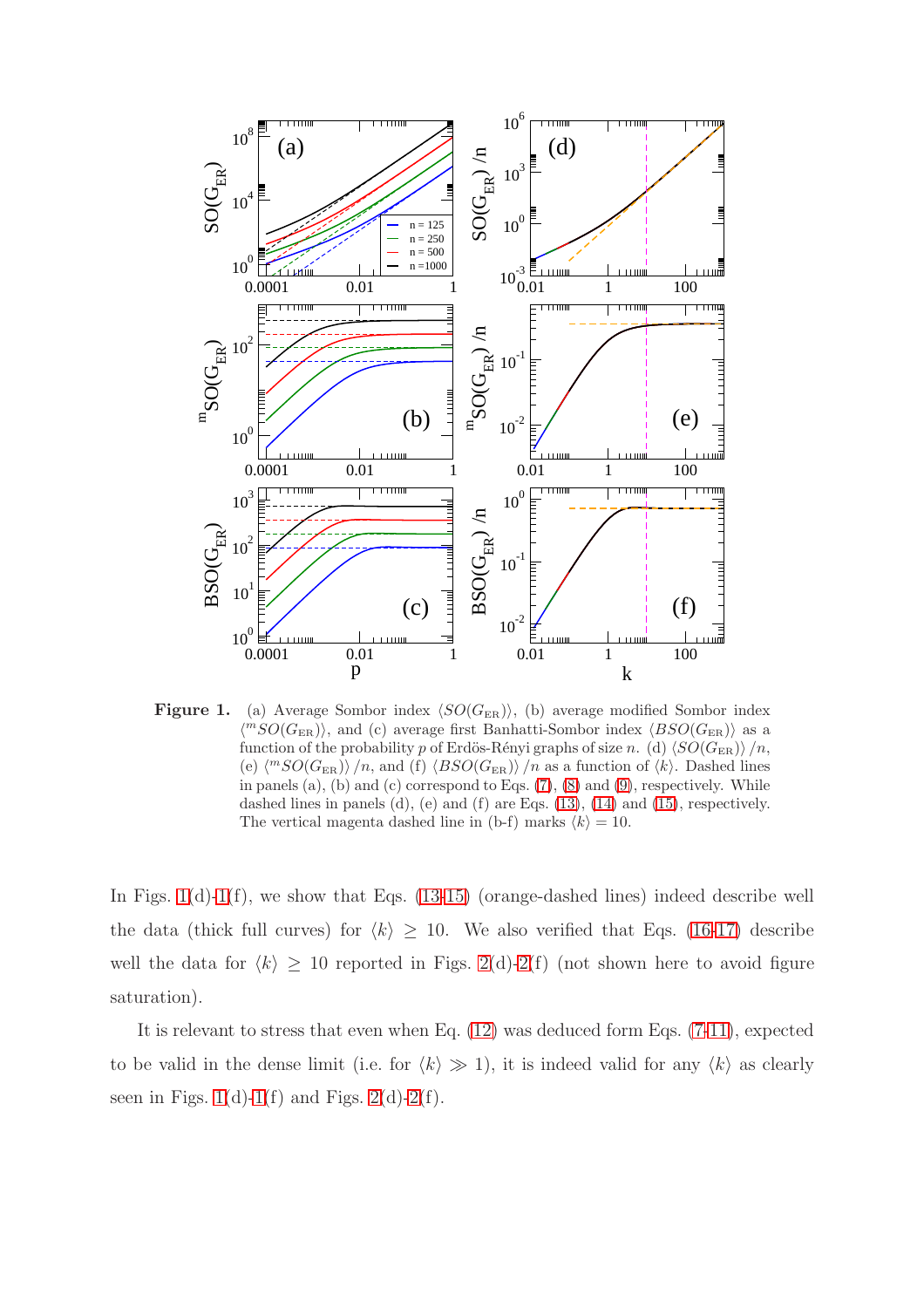<span id="page-6-0"></span>

Figure 2. (a) Average  $\alpha$ -Sombor index  $\langle SO_{\alpha}(G_{\text{ER}})\rangle$ , (b) average first  $(\alpha, \beta) - KA$ index  $\langle K A_{\alpha,\beta}(G_{\text{ER}})\rangle$ , with  $\beta = 1/2$ , and (c) average first  $(\alpha, \beta) - KA$  index  $\langle K A_{\alpha,\beta}(G_{\text{ER}}) \rangle$ , with  $\beta = 2$ , as a function of the probability p of Erdös-Rényi graphs of size  $n = 1000$ . In all panels we show curves for  $\alpha \in [-2, 2]$  in steps of 0.2 (from bottom to top). (d)  $\langle SO_{\alpha}(G_{\text{ER}}) \rangle /n$ , (e)  $\langle KA_{\alpha,1/2}(G_{\text{ER}}) \rangle /n$ , and (f)  $\langle KA_{\alpha,2}(G_{\text{ER}})\rangle/n$  as a function of  $\langle k \rangle$  for ER graphs of four different sizes n. The insets in (e,f) are enlargements of the cyan rectangles.

### <span id="page-6-1"></span>2.2 Sombor indices on random geometric graphs

As in the previous Subsection, here we present the average values of the Sombor indices listed in Eqs. [\(1](#page-1-0)[-5\)](#page-1-1). Again, all averages are computed over ensembles of  $10^7/n$  random graphs, each ensemble characterized by a fixed parameter pair  $(n, r)$ .

Then, in Figs. [3\(](#page-7-0)a), [3\(](#page-7-0)b), and [3\(](#page-7-0)c) we present, respectively, the average Sombor index  $\langle SO(G_{\text{RG}}) \rangle$ , the average modified Sombor index  $\langle {}^{m}SO(G_{\text{RG}}) \rangle$ , and the average first Banhatti-Sombor index  $\langle BSO(G_{\text{RG}})\rangle$  as a function of the connection radius r of RG graphs of sizes  $n = \{125, 250, 500, 1000\}$ . Also, in Fig. [4](#page-8-0) we plot the average  $\alpha$ -Sombor index  $\langle SO_{\alpha}(G_{\text{RG}})\rangle$ , see Fig. [4\(](#page-8-0)a), and the average first  $(\alpha, \beta) - KA$  index  $\langle KA_{\alpha,\beta}^{1}(G_{\text{RG}})\rangle$ , see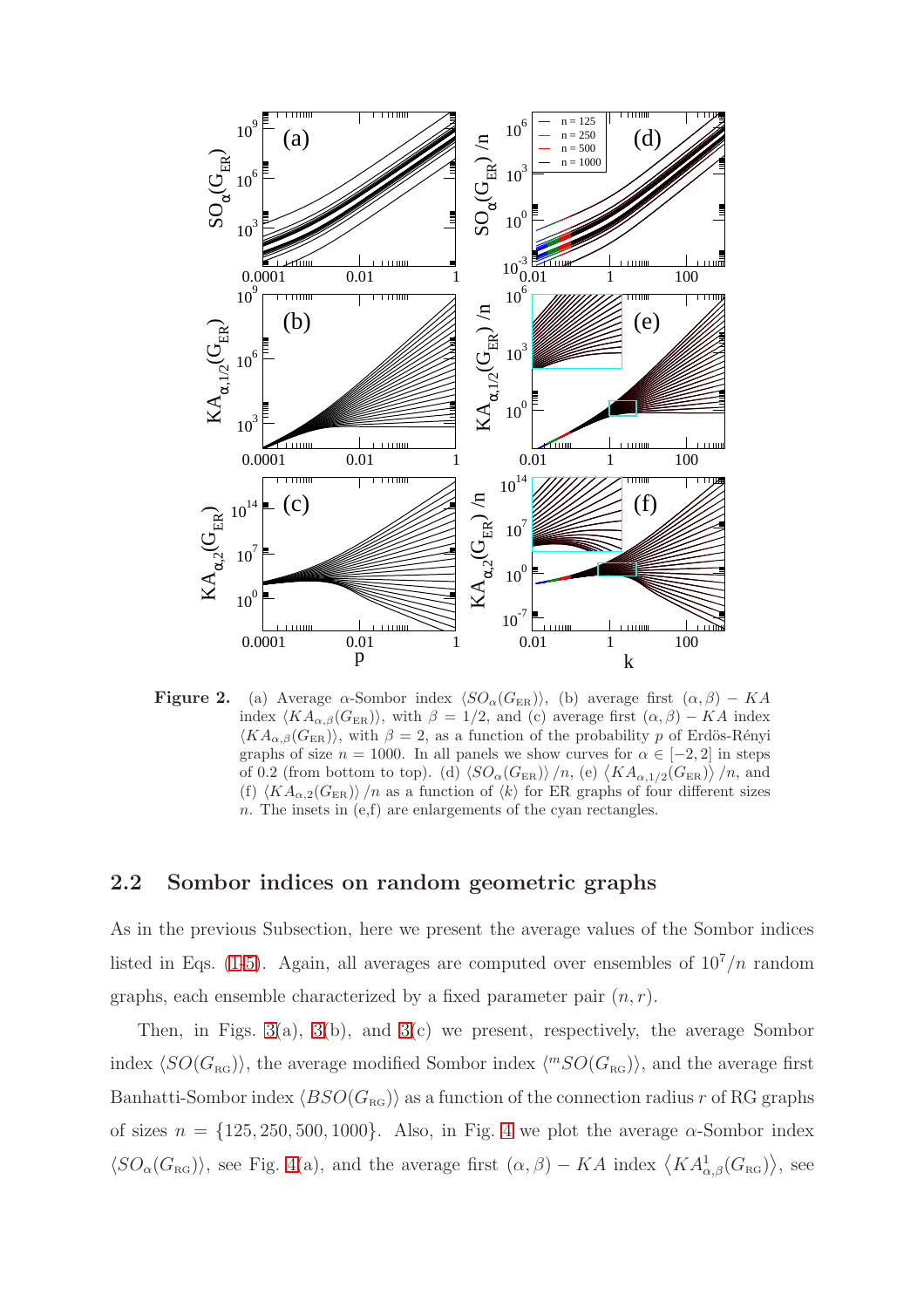<span id="page-7-0"></span>

Figure 3. (a) Average Sombor index  $\langle SO(G_{\text{RG}}) \rangle$ , (b) average modified Sombor index  $\langle {}^{m}SO(G_{\rm RG})\rangle$ , and (c) average first Banhatti-Sombor index  $\langle BSO(G_{\rm RG})\rangle$  as a function of the connection radius  $r$  of random geometric graphs of size  $n$ . (d)  $\langle SO(G_{\rm RG})\rangle/n$ , (e)  $\langle {}^mSO(G_{\rm RG})\rangle/n$ , and (f)  $\langle BSO(G_{\rm RG})\rangle/n$  as a function of  $\langle k \rangle$ . Dashed lines in panels (a), (b) and (c) correspond to Eqs. [\(20\)](#page-8-1), [\(21\)](#page-8-2) and [\(22\)](#page-8-3), respectively. While dashed lines in panels (d), (e) and (f) are Eqs. [\(13\)](#page-4-4), [\(14\)](#page-4-5) and [\(15\)](#page-4-6), respectively. The vertical magenta dashed line in (b-f) marks  $\langle k \rangle = 10.$ 

Figs. [4\(](#page-8-0)c,d), as a function r of RG graphs of size  $n = 1000$ .

For comparison purposes, Figs. [3](#page-7-0) and [4](#page-8-0) are similar to Figs. [1](#page-5-0) and [2.](#page-6-0) In fact, all the observations (i-iv) made in the previous Subsection for ER graphs are also valid for RG graphs by replacing  $G_{\text{ER}} \to G_{\text{RG}}$  and  $p \to g(r)$ , with [\[34\]](#page-20-5)

$$
g(r) = \begin{cases} r^2 \left[ \pi - \frac{8}{3}r + \frac{1}{2}r^2 \right] & 0 \le r \le 1, \\ \frac{1}{3} - 2r^2 \left[ 1 - \arcsin(1/r) + \arccos(1/r) \right] + \frac{4}{3}(2r^2 + 1)\sqrt{r^2 - 1} - \frac{1}{2}r^4 & 1 \le r \le \sqrt{2}. \end{cases}
$$
\n(18)

However, given the fact that this is the first study (to our knowledge) of average Sombor indices on RG graphs, we want to stress that when  $nr \gg 1$ , we can approximate  $k_u \approx$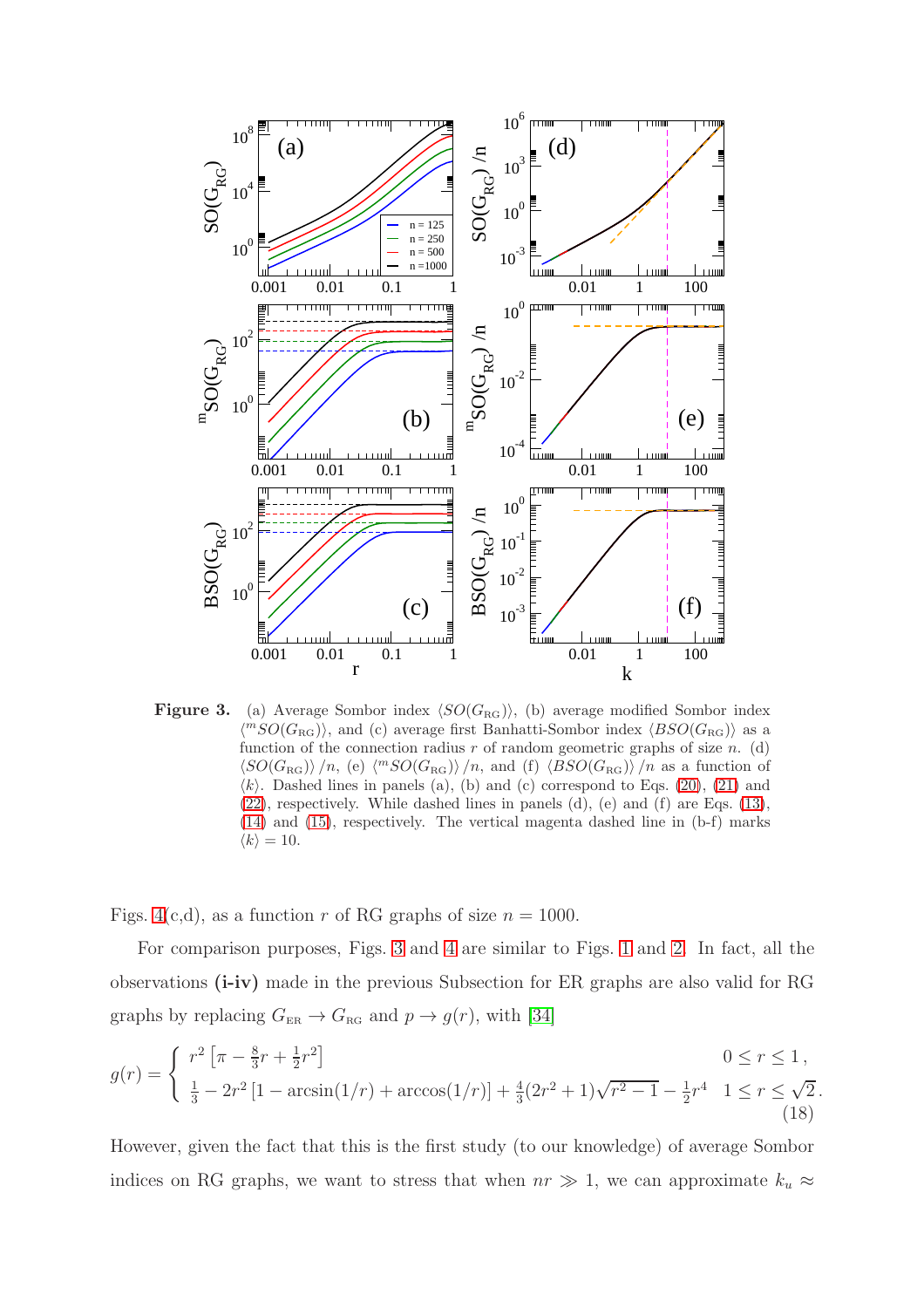<span id="page-8-0"></span>

**Figure 4.** (a) Average  $\alpha$ -Sombor index  $\langle SO_{\alpha}(G_{\text{RG}})\rangle$ , (b) average first  $(\alpha, \beta) - KA$ index  $\langle K A_{\alpha,\beta}(G_{\text{RG}})\rangle$ , with  $\beta = 1/2$ , and (c) average first  $(\alpha, \beta) - KA$  index  $\langle K A_{\alpha,\beta}(G_{\text{RG}})\rangle$ , with  $\beta = 2$ , as a function of the connection radius r of random geometric graphs of size  $n = 1000$ . In all panels we show curves for  $\alpha \in [-2, 2]$  in steps of 0.2 (from bottom to top). (d)  $\langle SO_{\alpha}(G_{\text{RG}}) \rangle/n$ , (e)  $\langle KA_{\alpha,1/2}(G_{\text{RG}}) \rangle/n$ , and (f)  $\langle K A_{\alpha,2}(G_{\text{RG}})\rangle /n$  as a function of  $\langle k \rangle$  for RG graphs of four different sizes *n*. The insets in  $(e,f)$  are enlargements of the cyan rectangles.

 $k_v \approx \langle k \rangle$  in Eqs. [\(1-](#page-1-0)[5\)](#page-1-1), with

<span id="page-8-5"></span>
$$
\langle k \rangle = (n-1)g(r). \tag{19}
$$

Therefore, in the dense limit, the average values of the Sombor indices on RG graphs are well approximated by:

<span id="page-8-1"></span>
$$
\langle SO(G_{\text{RG}}) \rangle \approx \frac{n}{\sqrt{2}} \left[ (n-1)g(r) \right]^2, \tag{20}
$$

<span id="page-8-2"></span>
$$
\langle {}^{m}SO(G_{\text{RG}})\rangle \approx \frac{n}{2\sqrt{2}},\tag{21}
$$

<span id="page-8-3"></span>
$$
\langle BSO(G_{\text{RG}}) \rangle \approx \frac{n}{\sqrt{2}},\tag{22}
$$

<span id="page-8-4"></span>
$$
\langle SO_{\alpha}(G_{\text{RG}}) \rangle \approx \frac{n}{2^{1-1/\alpha}} \left[ (n-1)g(r) \right]^2, \tag{23}
$$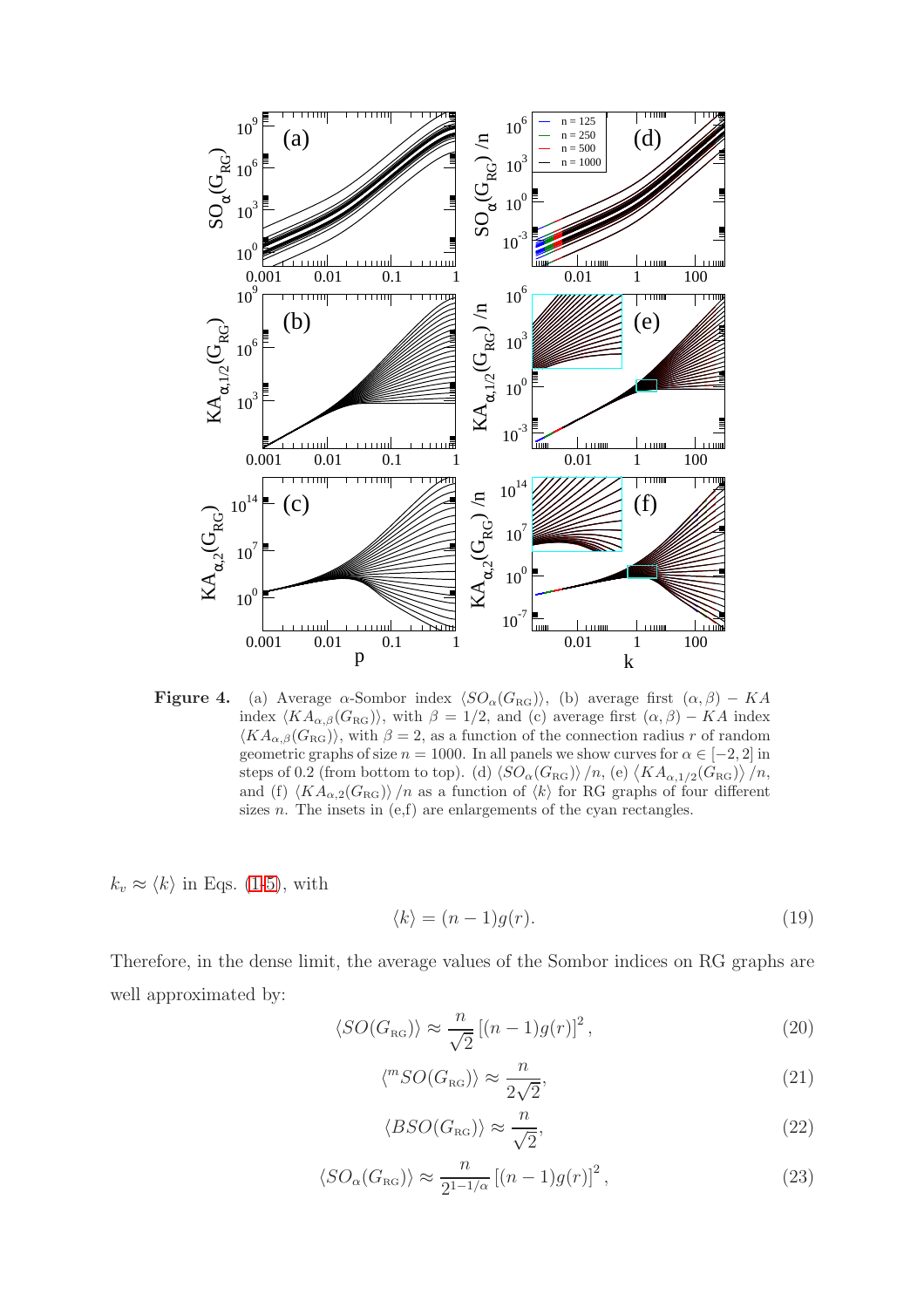<span id="page-9-0"></span>
$$
\left\langle KA_{\alpha,\beta}^{1}(G_{\text{RG}})\right\rangle \approx \frac{n}{2^{1-\beta}}\left[(n-1)g(r)\right]^{1+\alpha\beta}.\tag{24}
$$

In Figs.  $3(a)-3(c)$  $3(a)-3(c)$  $3(a)-3(c)$ , we show that Eqs.  $(20-22)$  $(20-22)$  (dashed lines) indeed describe well the data (thick full curves) for large enough r. We also verified that Eqs.  $(23,24)$  $(23,24)$  describe well the data reported in Figs.  $4(a-c)$ , for large enough r, however we did not include them to avoid figure saturation.

It is quite remarkable to note that by substituting the average degree of Eq. [\(19\)](#page-8-5) into Eqs. [\(20](#page-8-1)[-22\)](#page-8-3) we get exactly the same expressions listed in Eqs. [\(13-](#page-4-4)[17\)](#page-4-8). Therefore, in Figs. [3\(](#page-7-0)d-f) and [4\(](#page-8-0)d-f) we plot average Sombor indices, on RG graphs, normalized to n, as a function of  $\langle k \rangle$  showing that all curves are properly scaled. Also, in Figs. [3\(](#page-7-0)d)[-3\(](#page-7-0)f), we show that Eqs. [\(13-](#page-4-4)[15\)](#page-4-6) (orange-dashed lines) indeed describe well the data (thick full curves) for  $\langle k \rangle \ge 10$ . We also verified (not shown here) that Eqs. [\(16-](#page-4-7)[17\)](#page-4-8) describe well the data for  $\langle k \rangle \ge 10$  reported in Figs. [2\(](#page-6-0)d)[-2\(](#page-6-0)f).

#### 2.3 Sombor indices on bipartite random graphs

Now we compute average Sombor indices on ensembles of  $10^7/n$  BR graphs. In contrast to ER and RG graphs now the BR graph ensembles are characterized by three parameters:  $n_1$ ,  $n_2$ , and p. Thus we consider two cases:  $n_1 = n_2$  and  $n_1 < n_2$ . We note that bounds for the Sombor index on bipartite graphs have been reported in [\[21\]](#page-19-6).

In Figs.  $5(a)$ ,  $5(b)$ , and  $5(c)$  we present, respectively, the average Sombor index  $\langle SO(G_{BR})\rangle$ , the average modified Sombor index  $\langle {}^{m}SO(G_{BR})\rangle$ , and the average first Banhatti-Sombor index  $\langle BSO(G_{BR})\rangle$  as a function of the probability p of BR graphs characterized by  $n_1 = n_2$  with  $n_2 = \{125, 250, 500, 1000\}$  (blue lines) and BR graphs characterized by  $n_1 < n_2$  with  $n_1 = 125$  and  $n_2 = \{125, 250, 500, 1000\}$  (red lines). Also, in Fig. [6](#page-12-0) we plot the average  $\alpha$ -Sombor index  $\langle SO_{\alpha}(G_{BR})\rangle$ , see Fig. [6\(](#page-12-0)a), and the average first  $(\alpha, \beta) - KA$  index  $\langle KA_{\alpha,\beta}^1(G_{BR})\rangle$ , see Figs. [6\(](#page-12-0)c,d), as a function p of BR graphs of size  $n_1 = n_2 = 1000$ .

It is interesting to notice that all the observations (i-iv) made in Subsection [2.2](#page-6-1) for ER graphs are also valid for BR graphs by just replacing  $G_{ER} \to G_{BR}$ . Moreover, we can also write approximate expressions for the average Sombor indices on BR graphs in the dense limit. However, since edges in a bipartite graph join vertices of different sets, and we are labeling here the sets as set 1 and set 2, we replace  $d_u$  by  $d_1$  and  $d_v$  by  $d_2$ in the expression for the Sombor indices. Thus, when  $n_1p \gg 1$  and  $n_2p \gg 1$ , we can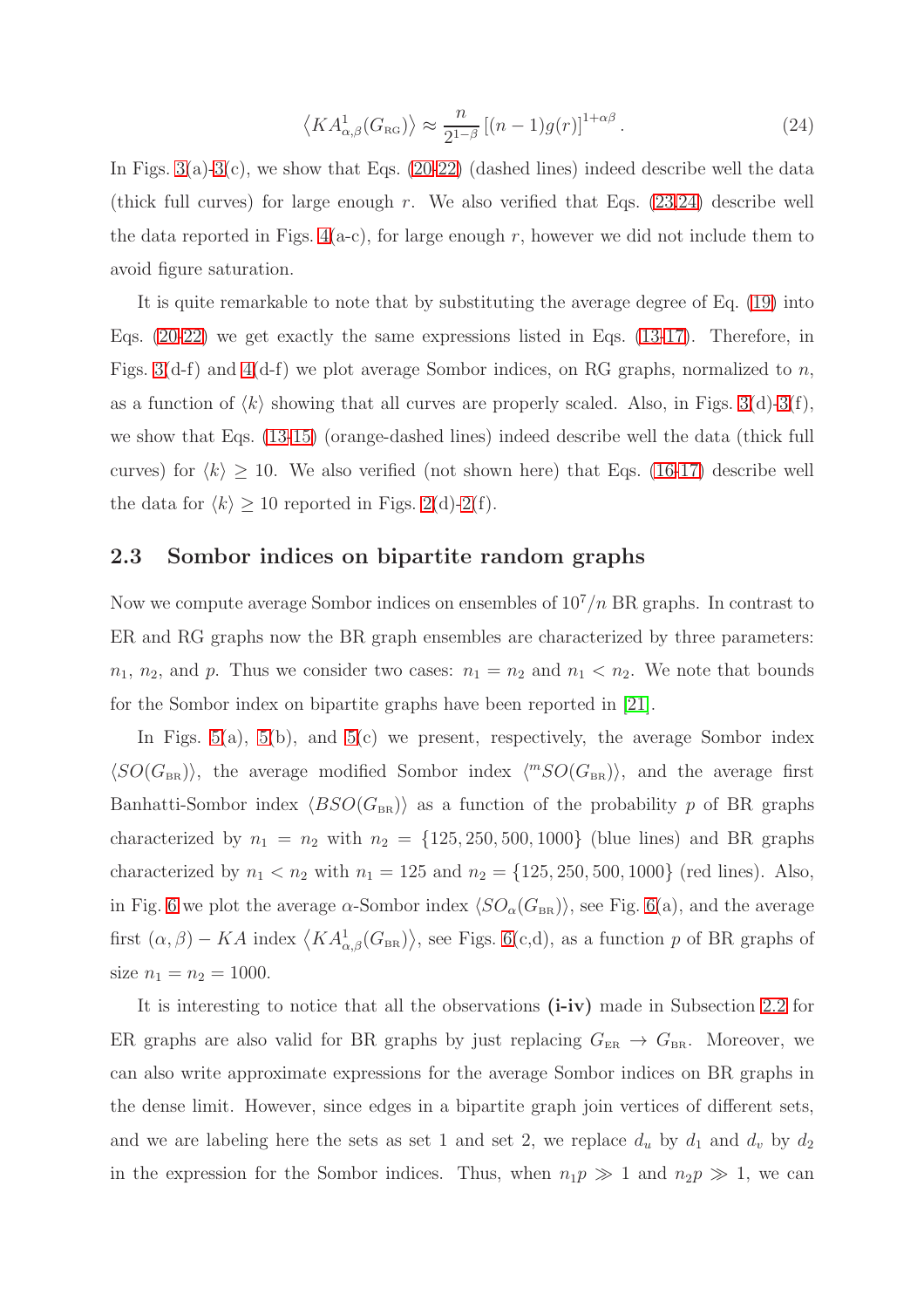approximate  $k_u = k_1 \approx \langle k_1 \rangle$  and  $k_v = k_2 \approx \langle k_2 \rangle$  in Eqs. [\(1-](#page-1-0)[5\)](#page-1-1), with

<span id="page-10-6"></span>
$$
\langle k_{1,2}\rangle = n_{2,1}p.\tag{25}
$$

Therefore, in the dense limit, the average values of the Sombor indices on BR graphs are well approximated by:

<span id="page-10-0"></span>
$$
\langle SO(G_{\text{BR}}) \rangle \approx \sqrt{n_1^2 + n_2^2} (n_1 n_2)^2 p^4,\tag{26}
$$

<span id="page-10-2"></span>
$$
\langle {}^{m}SO(G_{\text{BR}}) \rangle \approx \frac{n_1 n_2}{\sqrt{n_1^2 + n_2^2}},\tag{27}
$$

<span id="page-10-1"></span>
$$
\langle BSO(G_{\rm BR}) \rangle \approx \sqrt{n_1^2 + n_2^2},\tag{28}
$$

<span id="page-10-3"></span>
$$
\langle SO_{\alpha}(G_{\text{BR}}) \rangle \approx (n_1^{\alpha} + n_2^{\alpha})^{1/\alpha} (n_1 n_2)^2 p^4, \tag{29}
$$

<span id="page-10-4"></span>
$$
\left\langle KA_{\alpha,\beta}^1(G_{\text{BR}})\right\rangle \approx n_1 n_2 p \left[ (n_1 p)^{\alpha} + (n_2 p)^{\alpha} \right]^{\beta}.
$$
 (30)

Above we used  $|E(G_{BR})| = n_1 n_2 p$ . In Figs. [5\(](#page-11-0)a)[-5\(](#page-11-0)c), we show that Eqs. [\(26](#page-10-0)[-28\)](#page-10-1) (black-dashed lines) indeed describe well the data (thick full curves) for large enough  $p$ .

As for ER graphs, here for BR graphs the average modified Sombor index and the average first Banhatti-Sombor index do not depend on the probability  $p$  in the dense limit, see Eqs. [\(27](#page-10-2)[,28\)](#page-10-1). Also, by recognizing the average degrees  $\langle k_{1,2} \rangle$  in Eqs. [\(26,](#page-10-0)[29,](#page-10-3)[30\)](#page-10-4), they can be rewritten as

<span id="page-10-5"></span>
$$
\langle SO(G_{\text{BR}}) \rangle \approx \sqrt{n_1^2 + n_2^2} \left( \langle k_1 \rangle \langle k_2 \rangle \right)^2, \tag{31}
$$

$$
\langle SO_{\alpha}(G_{\text{BR}}) \rangle \approx (n_1^{\alpha} + n_2^{\alpha})^{1/\alpha} (\langle k_1 \rangle \langle k_2 \rangle)^2, \tag{32}
$$

$$
\left\langle K A_{\alpha,\beta}^1(G_{\text{BR}}) \right\rangle \approx |E(G_{\text{BR}})| \left( \left\langle k_1 \right\rangle^\alpha + \left\langle k_2 \right\rangle^\alpha \right)^\beta. \tag{33}
$$

Therefore, by plotting  $\langle \overline{SO}(G_{BR}) \rangle$  vs.  $\langle k_1 \rangle \langle k_2 \rangle$ ,  $\langle {}^{m}\overline{SO}(G_{BR}) \rangle$  vs. p, and  $\langle \overline{BSO}(G_{BR}) \rangle$  vs. p [with  $\langle \overline{SO}(G_{BR}) \rangle$  =  $\langle SO(G_{BR}) \rangle / \sqrt{n_1^2 + n_2^2}$ ,  $\langle {}^{m}\overline{SO}(G_{BR}) \rangle$  =  $\sqrt{n_1^2 + n_2^2} \langle {}^{m}SO(G_{BR}) \rangle / (n_1 n_2)$ , and  $\langle \overline{BSO}(G_{BR}) \rangle$  =  $\langle BSO(G_{BR}) \rangle / \sqrt{n_1^2 + n_2^2}$ , see Figs. [5\(](#page-11-0)d-f), we confirm that the curves of these average Sombor indices on BR graphs coincide in the dense limit, as predicted by Eqs. [\(31\)](#page-10-5), [\(27\)](#page-10-2) and [\(28\)](#page-10-1), respectively.

It is relevant to stress that, while the curves  $\langle{}^{m}\overline{SO}(G_{BR})\rangle$  vs. p and  $\langle\overline{BSO}(G_{BR})\rangle$  vs p are properly normalized on the vertical axis, they are still not scaled on the  $p$ -axis. That is, the curves of the main panels in Figs.  $5(e,f)$  do not coincide. However, through a standard scaling analysis (not shown here), it is possible to find the scaling parameter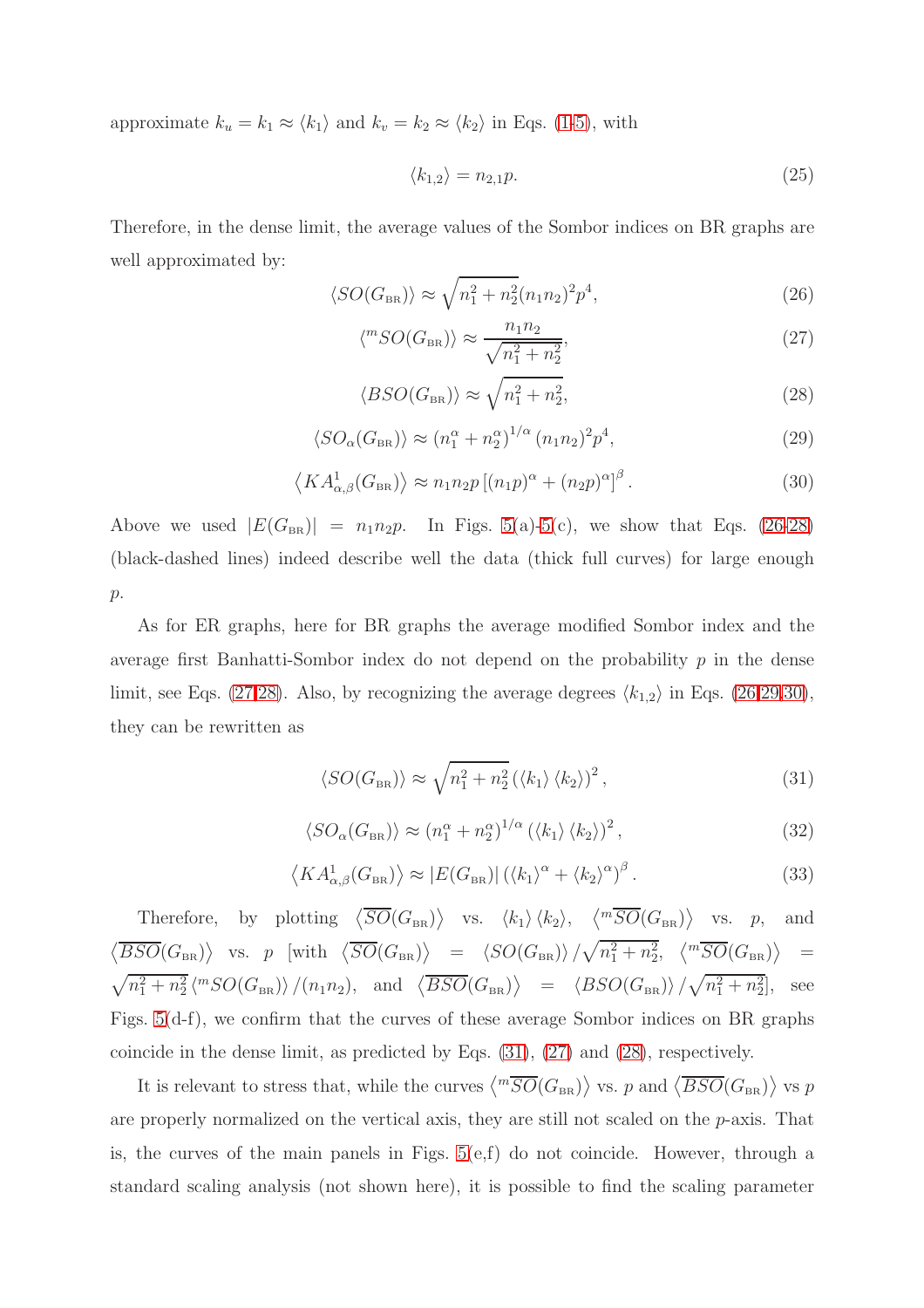<span id="page-11-0"></span>

**Figure 5.** (a) Average Sombor index  $\langle SO(G_{BR})\rangle$ , (b) average modified Sombor index  $\langle^m SO(G_{\rm BR})\rangle,$  and (c) average first Banhatti-Sombor index  $\langle BSO(G_{\rm BR})\rangle$  as a function of the probability  $p$  of bipartite random graphs with sets of seizes  $n_1$  and  $n_2$ . In all panels:  $n_1 = n_2$  with  $n_2 = \{125, 250, 500, 1000\}$  (blue lines,  $n_2$  increases from bottom to top) and  $n_1 < n_2$  with  $n_1 = 125$  and  $n_2 = \{250, 500, 1000, 2000\}$  (red lines,  $n_2$  increases from bottom to top). (d)  $\langle \overline{SO}(G_{BR}) \rangle = \langle SO(\overline{G}_{BR}) \rangle / \sqrt{n_1^2 + n_2^2}$  vs. the product  $\langle k_1 \rangle \langle k_2 \rangle$ . (e)  $\langle{}^{m}\overline{SO}(G_{\text{BR}})\rangle = \sqrt{n_1^2 + n_2^2} \langle{}^{m}SO(G_{\text{BR}})\rangle / (n_1n_2)$  vs. p. (f)  $\langle\overline{BSO}(G_{\text{BR}})\rangle =$  $\langle BSO(G_{BR})\rangle / \sqrt{n_1^2 + n_2^2}$  vs. p. Dashed lines in panels (a), (b) and (c) correspond to Eqs. [\(26\)](#page-10-0), [\(27\)](#page-10-2) and [\(28\)](#page-10-1), respectively. While dashed lines in panels (d), (e) and (f) are Eqs. [\(31\)](#page-10-5), [\(27\)](#page-10-2) and [\(28\)](#page-10-1), respectively. The inset in (e) shows  $\langle{}^{m}\overline{SO}(G_{\text{BR}})\rangle$  vs.  $\overline{p} = p\sqrt{n_1^2 + n_2^2}$ . The inset in (f) shows  $\langle\overline{BSO}(G_{\text{BR}})\rangle$ vs.  $\bar{p} = pn_1 n_2 / \sqrt{n_1^2 + n_2^2}$ .

p<sup>\*</sup> such that the curves  $\langle{}^{m}\overline{SO}(G_{BR})\rangle$  vs.  $\overline{p}$  and  $\langle\overline{BSO}(G_{BR})\rangle$  vs  $\overline{p}$ , with  $\overline{p} \equiv p/p^*$ , fall on top of each other. Indeed, we found that  $p^* = 1/\sqrt{n_1^2 + n_2^2}$  for  $\langle{}^{m}\overline{SO}(G_{BR})\rangle$  and  $p^* = \sqrt{n_1^2 + n_2^2}/(n_1 n_2)$  for  $\langle \overline{BSO}(G_{BR}) \rangle$ . Thus, as can be seen in the instes of Figs. [5\(](#page-11-0)e,f), the curves of the main panels are now properly scaled when plotted as a function of  $\bar{p}$ .

It is remarkable to notice that in the case of  $n_1 = n_2 = n/2$ , where  $\langle k_1 \rangle = \langle k_2 \rangle =$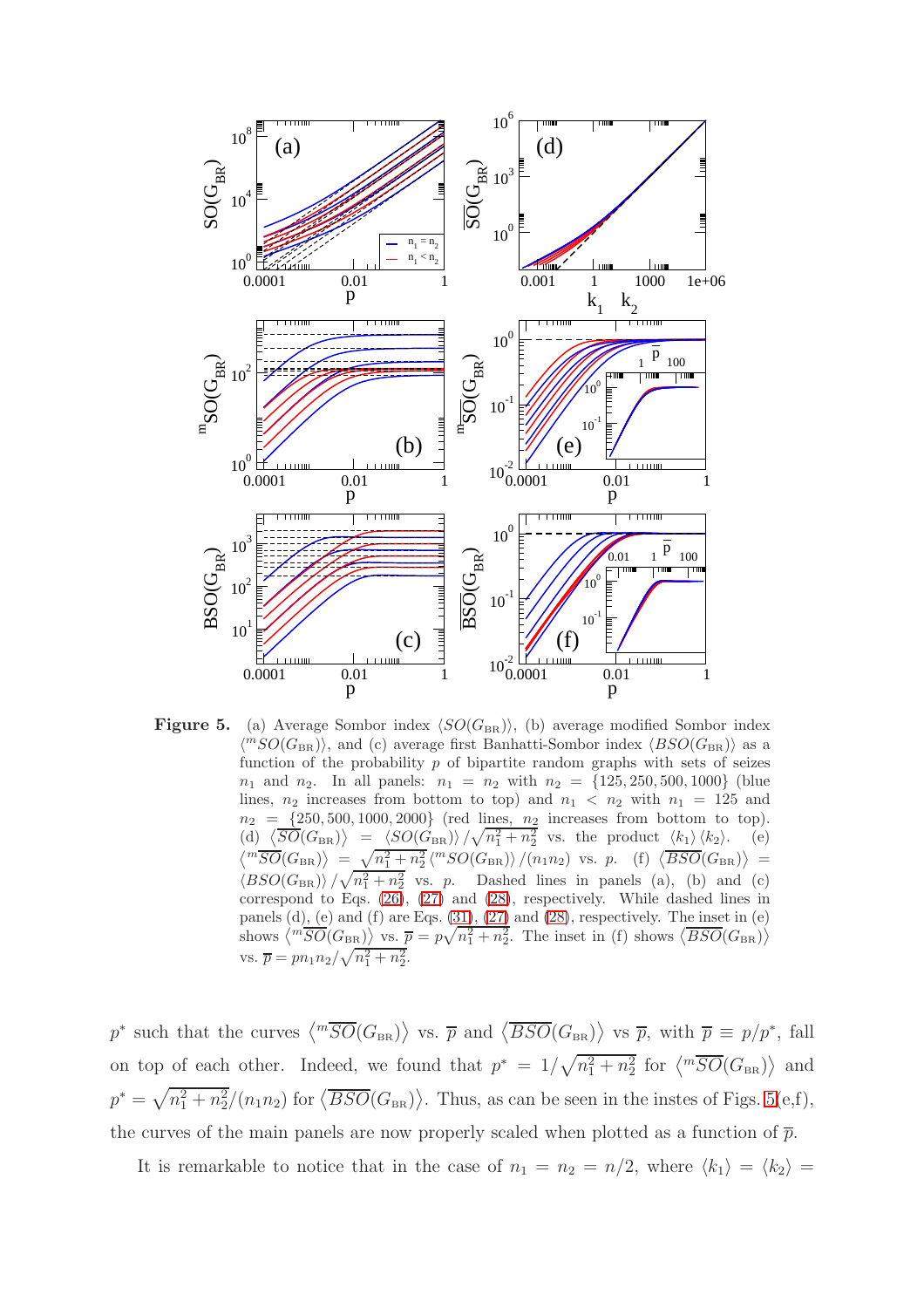<span id="page-12-0"></span>

**Figure 6.** (a) Average  $\alpha$ -Sombor index  $\langle SO_{\alpha}(G_{BR}) \rangle$ , (b) average first  $(\alpha, \beta) - KA$ index  $\langle K A_{\alpha,\beta}(G_{BR})\rangle$ , with  $\beta = 1/2$ , and (c) average first  $(\alpha, \beta) - KA$  index  $\langle K A_{\alpha,\beta}(G_{\text{BR}}) \rangle$ , with  $\beta = 2$ , as a function of the probability p of bipartite random graphs with sets of seizes  $n_1 = n_2 = 1000$ . In all panels we show curves for  $\alpha \in [-2, 2]$  in steps of 0.2 (from bottom to top). (d)  $\langle SO_{\alpha}(G_{BR}) \rangle /n$ , (e)  $\langle K A_{\alpha,1/2}(G_{BR})\rangle/n$ , and (f)  $\langle K A_{\alpha,2}(G_{BR})\rangle/n$  as a function of  $\langle k \rangle$  for BR graphs of four different sizes  $n$ . The insets in  $(e,f)$  are enlargements of the cyan rectangles.

 $\langle k \rangle = np/2$ , we get exactly the same expressions listed in Eqs. [\(13](#page-4-4)[-17\)](#page-4-8). This is verified in Figs. [6\(](#page-12-0)d-f) where we plot average Sombor indices on RG graphs, normalized to n, as a function of  $\langle k \rangle$  showing that all curves are properly scaled.

## 3 General scaling of Sombor indices on random graphs

In the previous Section we have shown that the average value of Sombor indices, normalized to the graph size, scale with the average degree  $\langle k \rangle$  of the corresponding random graph models; we note that this also applies to BR graphs when  $n_1 = n_2$ . This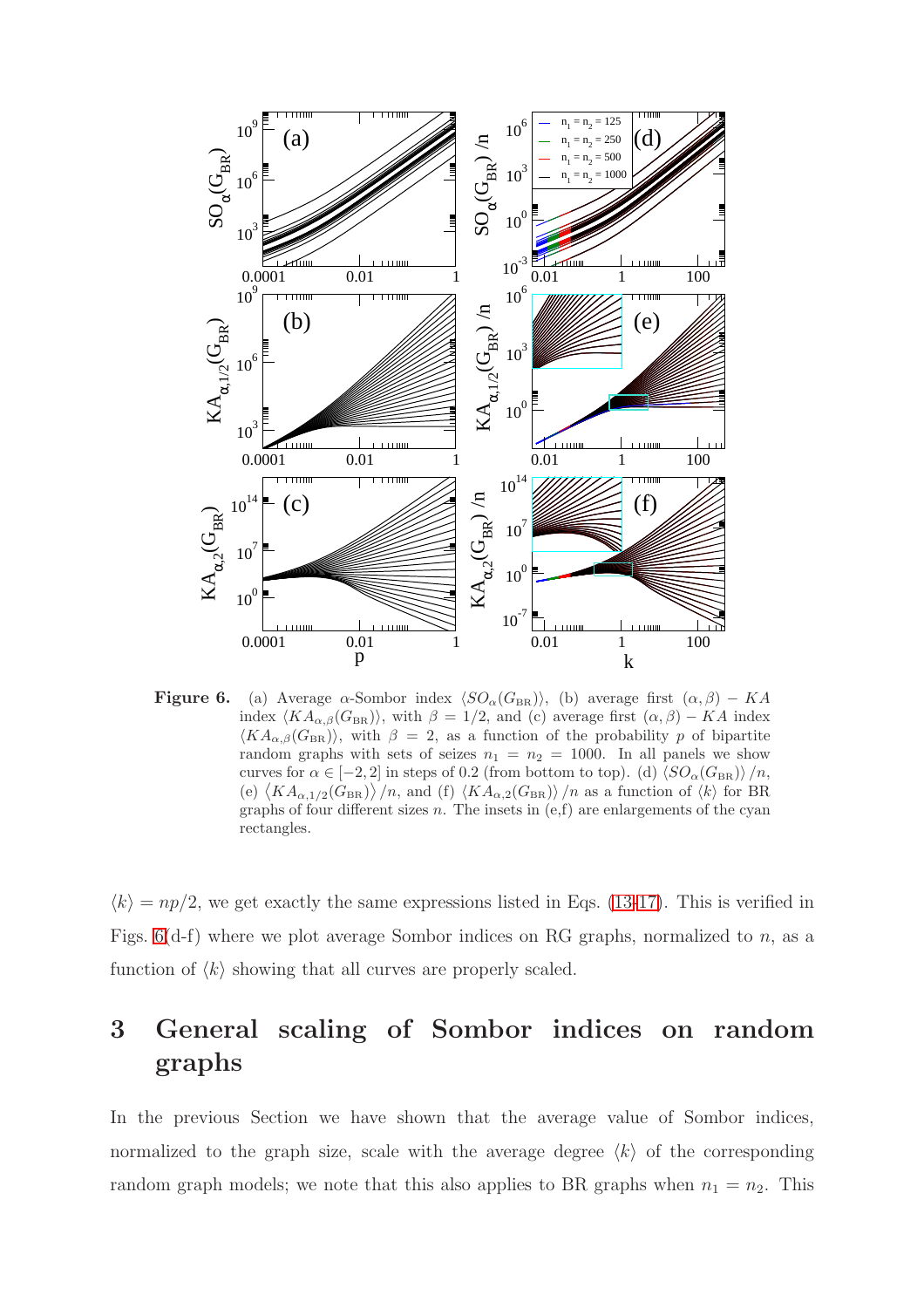<span id="page-13-1"></span>

**Figure 7.** (a)  $\langle SO_{\alpha}(G) \rangle /n$ , (b)  $\langle KA_{\alpha,1/2}(G) \rangle /n$ , and (c)  $\langle KA_{\alpha,2}(G) \rangle /n$  as a function of the average degree  $\langle k \rangle$  for RG, ER, and BR graphs. In all panels we show curves for  $\alpha \in [-2, 2]$  in steps of 0.2 (from bottom to top).

means that  $\langle k \rangle$  fixes the average value of any Sombor index for different combinations of graph parameters; i.e. the relevant parameter of the random graph models we study here is  $\langle k \rangle$  and not the specific values of the model parameters. This result highlights the relevance of  $\langle k \rangle$  in random graph studies. Moreover, the applicability of Eqs. [\(13-](#page-4-4)[17\)](#page-4-8) to the three random graph models we study here allow us to relate the average value of a given Sombor index  $X$  of the three random graph models as

<span id="page-13-0"></span>
$$
\frac{\langle X(G_{\text{ER}}) \rangle}{n} \approx \frac{\langle X(G_{\text{RG}}) \rangle}{n} \approx \frac{\langle X(G_{\text{BR}}) \rangle}{n} \quad \text{if} \quad \langle k_{\text{ER}} \rangle \approx \langle k_{\text{RG}} \rangle \approx \langle k_{\text{BR}} \rangle, \quad (34)
$$

where  $\langle k_{\text{ER}} \rangle$ ,  $\langle k_{\text{RG}} \rangle$ , and  $\langle k_{\text{BR}} \rangle$  are given in Eqs. [\(6\)](#page-3-1), [\(19\)](#page-8-5), and [\(25\)](#page-10-6), respectively.

Now, to verify Eq. [\(34\)](#page-13-0), in Fig. [7](#page-13-1) we compare normalized Sombor indices,  $\langle X(G) \rangle /n$ , for ER, RG, and BR graphs, as a function of the corresponding  $\langle k \rangle$ . Note that to really put Eq. [\(34\)](#page-13-0) to test, we are using graphs of different sizes. Indeed, we observe that Eq. [\(34\)](#page-13-0) is satisfied to a good numerical accuracy; that is, we observe the coincidence of the curves  $\langle X(G) \rangle$  /n vs.  $\langle k \rangle$  corresponding to different graphs models.

## 4 Sombor indices as complexity mesures for random graphs

Additionally, we want to recall that in complex systems research there is a continuous search of measures that could serve as complexity indicators. In particular, random matrix theory (RMT) has provided us with a number of measures able to distinguish between (i) integrable and chaotic (i.e. non-integrable) and (ii) ordered and disordered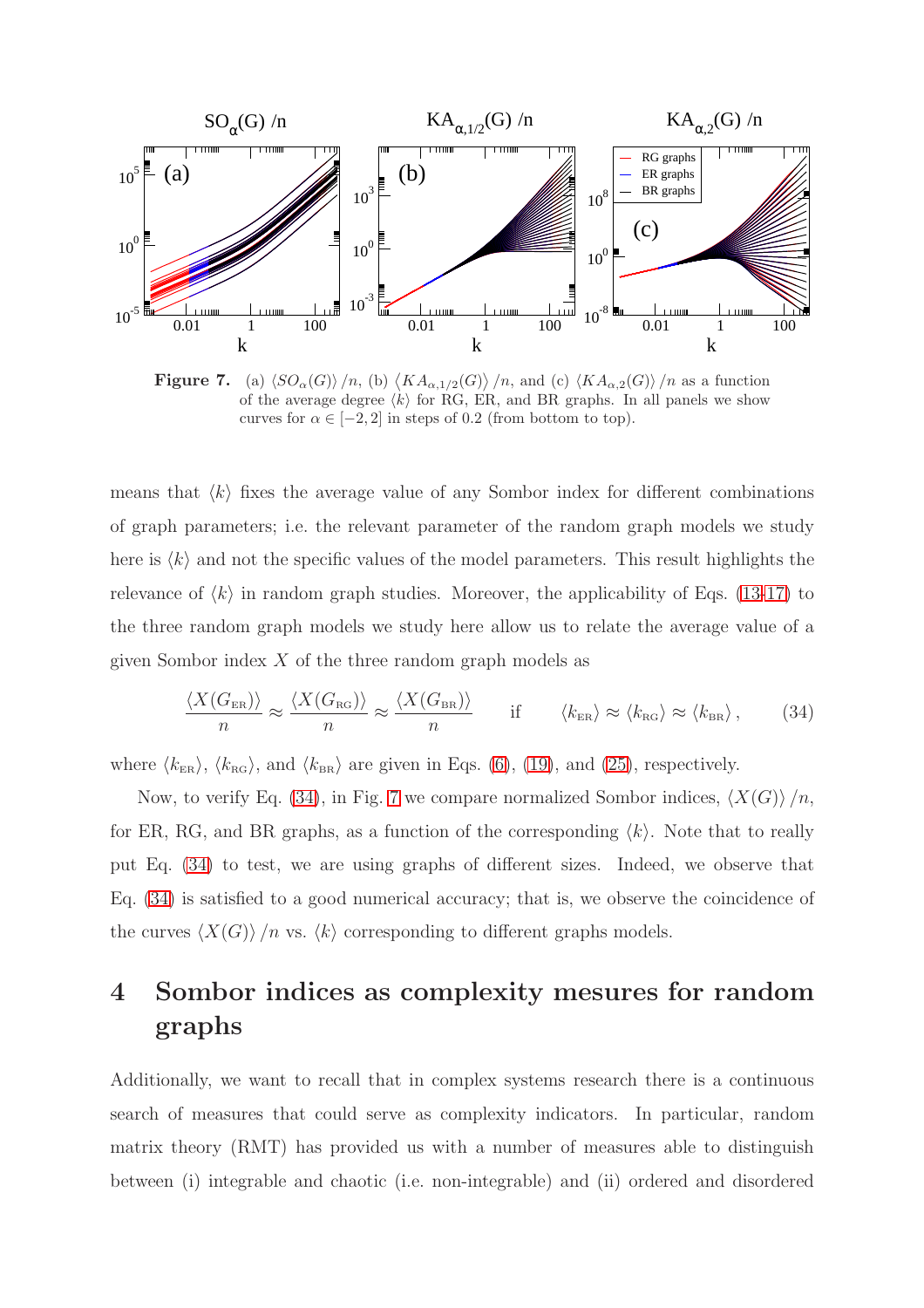quantum systems [\[35,](#page-20-6) [36\]](#page-20-7). Such measures are computed from the eigenvalues and eigenvectors of quantum Hamiltonian matrices. Examples of eigenvalue-based measures are the distribution of consecutive eigenvalue spacings, the spectrum rigidity and the ratios between consecutive eigenvalue spacings; while the inverse participation ratios and Shannon entropies are popular eigenvector-based complexity measures [\[35,](#page-20-6) [36\]](#page-20-7). It is interesting to notice that all these RMT measures have also been successfully applied to study networks and graphs since they can be computed from the eigenvalues and eigenvectors of adjacency matrices; see e.g. [\[37–](#page-20-8)[39\]](#page-20-9) and the references therein. Therefore, these measures are able to distinguish between graphs composed by mostly isolated vertices and mostly connected graphs. Also, through scaling studies of RMT measures it has been possible to locate the percolation transition point of random graphs models [\[37,](#page-20-8) [38\]](#page-20-10). It is worth mentioning that the scaling study of average Sombor indices performed in this paper has followed a statistical RMT approach; that is, from a detailed computational study we have been able to identify the average degree as the universal parameter of our random graph models: i.e. the parameter that fixes the average values of the Sombor indices.

Moreover, recently, it has been shown for RG graphs that there is a a huge correlation between the average-scaled Shannon entropy (of the adjacency matrix eigenvectors) and two average-scaled topological indices  $|40|$ : the Randic index  $R(G)$  and the harmonic index  $H(G)$ . We believe that this is a remarkable result because it validates the use of average topological indices as RMT complexity measures; already suggested in Refs. [\[32,](#page-20-3) [33\]](#page-20-4) for ER random networks. Now, it is important to stress that not every index could be used as a complexity measure. From our experience, we conclude that good candidates should fulfill a particular requirement: they should get well defined values in the trivial regimes (just as RMT measures are). For example, a useful complexity measure for random graphs should be close to zero in the regime of mostly isolated vertices while it should become constant above the percolation transition. Indeed, this is a property that both  $\langle R(G) \rangle$  and  $\langle H(G) \rangle$  have:  $\langle R(G) \rangle \approx \langle H(G) \rangle \approx 0$  for mostly isolated vertices while  $\langle R(G) \rangle /n \approx \langle H(G) \rangle /n \approx 1/2$  once the network is well above the percolation transition.

Therefore, a straightforward application of our study on Sombor indices is the identification of specific Sombor indices as complexity measure candidates. Recall that we particularly require, for an average-scaled Sombor index to work as complexity measure,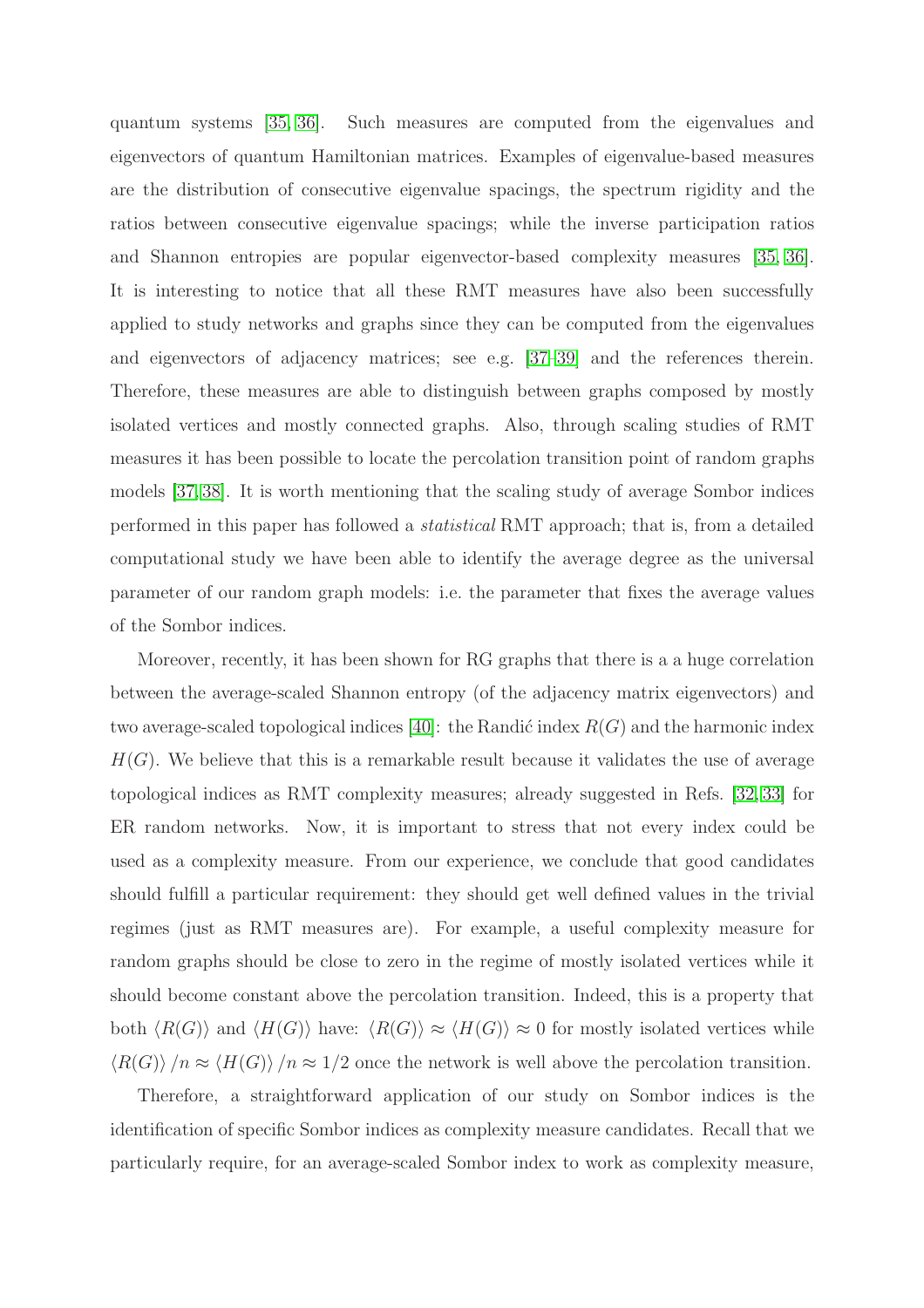<span id="page-15-0"></span>

Figure 8. 2  $\frac{1+1}{\alpha} \left\langle KA_{\alpha,-1/\alpha}^1(G) \right\rangle/n$  as a function of the average degree  $\langle k \rangle$  for (a) ER graphs of size  $n = 500$ , (b) RG graphs of size  $n = 500$ , and (c) BR graphs with  $n_1 = n_2 = 250$ . In all panels we show curves for  $\alpha \in [-2, 2]$ in steps of 0.2; except for  $\alpha = 0$ . Red (blue) lines correspond to  $\alpha < 0$  $(\alpha > 0)$ . Vertical orange dashed-lines mark  $\langle k \rangle = 1/10$  and  $\langle k \rangle = 10$ , see the text. Black-dashed lines in (a-c) correspond to the normalized Shannon entropies  $\langle S(G) \rangle / S_{GOE}$ . (d-f) Pearson's correlation coefficient  $\rho$  between  $2^{1+1/\alpha} \langle K A^1_{\alpha,-1/\alpha}(G) \rangle /n$  and  $\langle S(G) \rangle /S_{GOE}$  as a function of  $\alpha$ . (g-i) Scatter plots of  $2^{1+1/\alpha} \left\langle K A^1_{\alpha,-1/\alpha}(G) \right\rangle/n$  vs.  $\langle S(G) \rangle /S_{\text{GOE}}$  for  $\alpha = -2$  and 2.

that  $\langle X(G) \rangle /n \approx$  const. for large enough  $\langle k \rangle$ . In fact, from Eqs. [\(14\)](#page-4-5) and [\(15\)](#page-4-6) we can see that the above condition is fulfilled for  $\langle {}^{m}SO(G)\rangle$  and  $\langle BSO(G)\rangle$ , respectively. More generally, by properly choosing the values of  $\alpha$  and  $\beta$  in Eq. [\(17\)](#page-4-8) we could also use  $\langle KA_{\alpha,\beta}(G)\rangle$  as complexity measure. Specifically, for  $\beta = -1/\alpha$  we get

$$
\frac{\langle KA^1_{\alpha,-1/\alpha}(G)\rangle}{n} \approx \frac{1}{2^{1+1/\alpha}}.\tag{35}
$$

Note that  $\langle KA^1_{\alpha,-1/\alpha}(G) \rangle$  reproduces both  $\langle {}^mSO(G) \rangle$  and  $\langle BSO(G) \rangle$  when  $\alpha = 2$ and  $\alpha = -2$ , respectively. Thus, in Fig. [8](#page-15-0) we plot  $2^{1+1/\alpha} \left\langle KA_{\alpha,-1/\alpha}^1(G) \right\rangle/n$  as a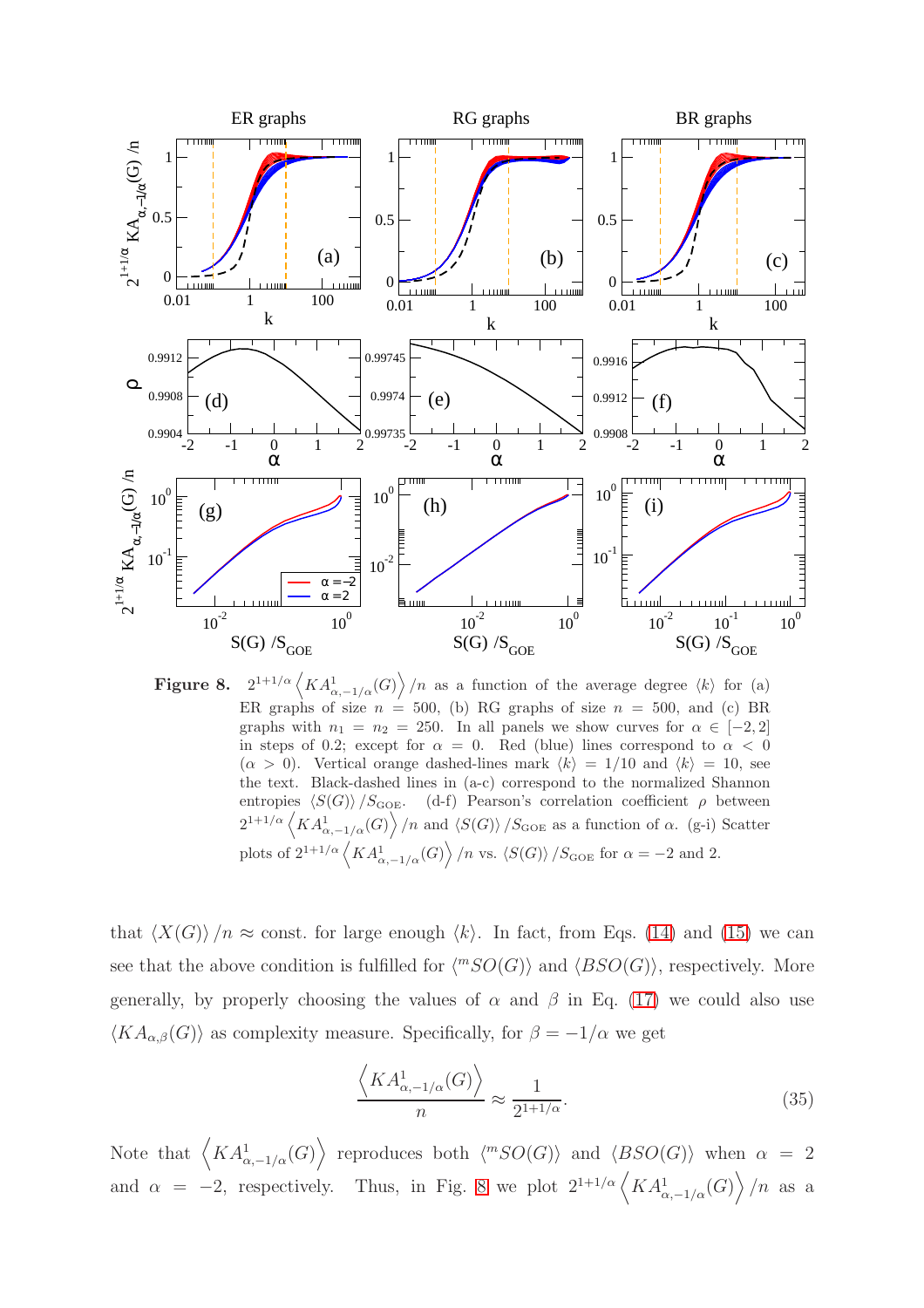function of the average degree  $\langle k \rangle$  for ER, RG, and BR graphs. From the behavior of the average-scaled indices reported in Fig. [8](#page-15-0) we can identify three regimes: (i) a regime of mostly isolated vertices when  $\langle k \rangle < 1/10$ , where  $2^{1+1/\alpha} \langle K A_{\alpha,-1/\alpha}^1(G) \rangle /n \approx$ 0, (ii) a regime corresponding to mostly connected graphs when  $\langle k \rangle > 10$ , where  $2^{1+1/\alpha} \langle K A_{\alpha,-1/\alpha}^1(G) \rangle /n \approx 1$ , and (iii) a transition regime in the interval  $1/10 \langle k \rangle \langle k \rangle$ 10, which is logarithmically symmetric around the percolation transition point  $\langle k \rangle \approx 1$ . Accordingly, we propose the use of  $\langle KA^1_{\alpha,-1/\alpha}(G) \rangle$  as complexity measure for random graph models.

## 4.1 Correlation between the average  $KA_{\alpha,-1/\alpha}^1(G)$  index and the average Shannon entropy

Since we are proposing the use of  $\langle KA^1_{\alpha,-1/\alpha}(G) \rangle$  as a complexity measure for random graphs, it is pertinent to compare it to other standard RMT complexity measure. To this end we choose the average Shannon entropy  $\langle S \rangle$  of the adjacency matrix eigenvectors.

In particular we construct randomly weighted adjacency matrices, see e.g. [\[40\]](#page-20-11), such that we obtain well-known RMT ensembles in the limits of: (i) isolated vertices (where we get random diagonal adjacency matrices, known in RMT as the Poisson ensemble) and (ii) complete graphs (where the adjacency matrices become members of the Gaussian Orthogonal Ensemble (GOE)). Specifically, for the normalized eigenvector  $\Psi^i$ , i.e.  $\sum_{j=1}^n |\Psi_j^i|^2 = 1$ , S is defined as

$$
S_i = -\sum_{j=1}^{n} |\Psi_j^i|^2 \ln |\Psi_j^i|^2 \tag{36}
$$

Then, we use exact numerical diagonalization to obtain the eigenvectors  $\Psi^i$   $(i = 1, \ldots, n)$ of large ensembles of adjacency matrices and compute  $\langle S \rangle$ , where the average is taken over all the eigenvectors of all the adjacency matrices of the ensemble.

In Figs. [8\(](#page-15-0)a-c) we present  $\langle S(G) \rangle$ , normalized to  $S_{GOE} \approx \ln(n/2.07)$ , for ER, RG and BR graphs; see the black-dashed lines. From these figures one can observe that  $\langle KA^1_{\alpha,-1/\alpha}(G) \rangle$  and  $\langle S(G) \rangle$  are indeed highly correlated. To quantify the correlation, in panels Figs. [8\(](#page-15-0)d-f) we report the corresponding Pearson's correlation coefficient  $\rho$ , which turns out to be approximately equal to one for all the values of  $\alpha$  we consider. Finally, to validate the high correlation reported by  $\rho$ , in Figs. [8\(](#page-15-0)g-i) we show two examples of scatter plots of  $2^{1+1/\alpha} \langle KA^1_{\alpha,-1/\alpha}(G) \rangle/n$  vs.  $\langle S(G) \rangle /S_{\text{\text{GOE}}}.$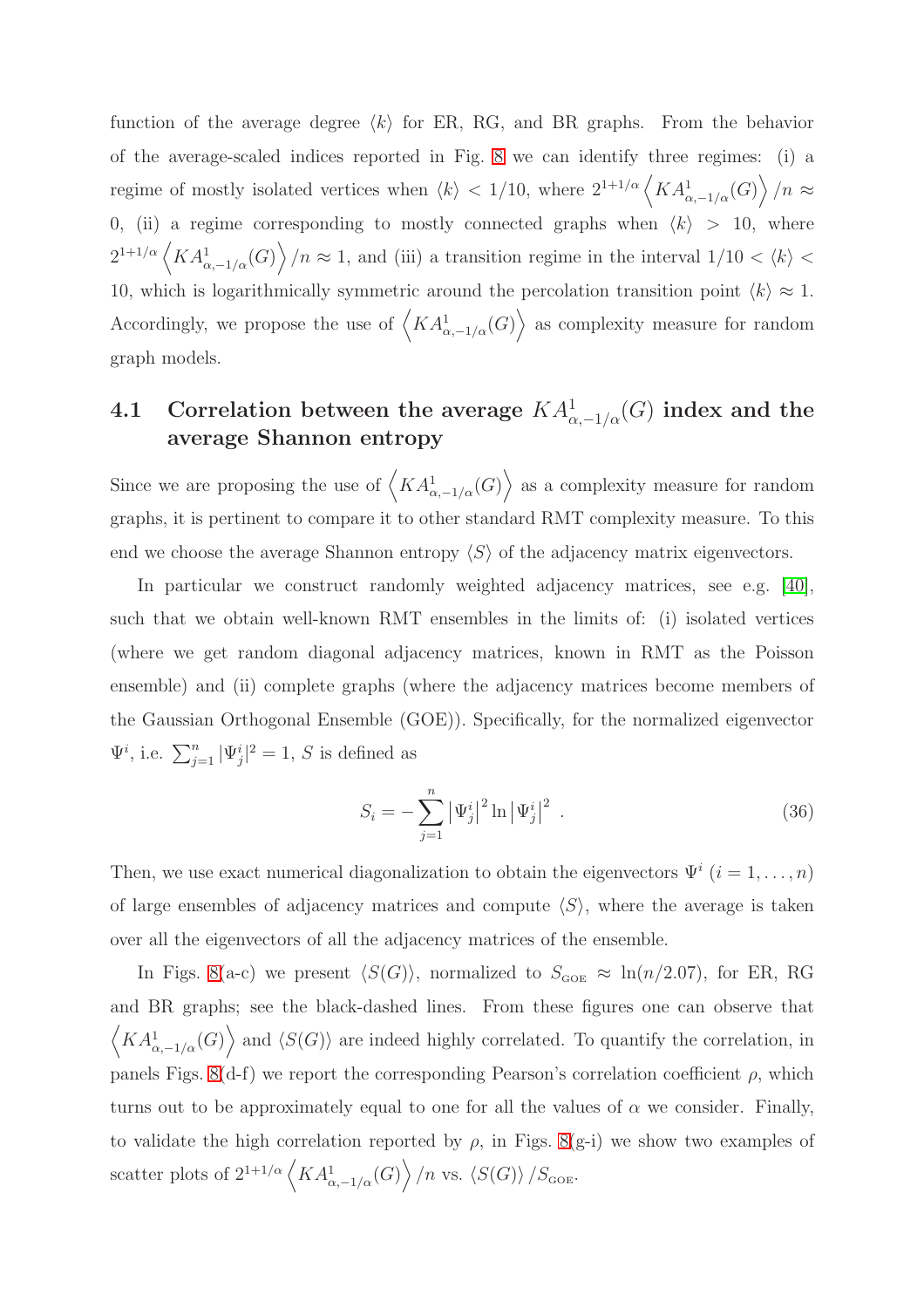## 5 Conclusions

In this paper we have performed a thorough computational study of Sombor indices on random graphs. As models of random graphs we have used Erdös-Rényi graphs, random geometric graphs, and bipartite random graphs.

Within a statistical random matrix theory approach, we show that the average values of Sombor indices, normalized to the order of the graph  $n$ , scale with the graph average degree  $\langle k \rangle$ . Thus, we conclude that  $\langle k \rangle$  is the parameter that fixes the average values of Sombor indices on random graphs. Moreover, it is remarkable that we were able to state a scaling law that includes different graph models; see Eq. [\(34\)](#page-13-0) and Fig. [7.](#page-13-1)

Moreover, we discuss the application of Sombor indices as complexity measures of random graphs and, as a consequence, we show that the average first  $(\alpha, \beta) - KA$  index (with  $\beta = -1/\alpha$ ), normalized to n, is highly correlated with the averaged-scaled Shannon entropy of the eigenvectors of the graph adjacency matrix. That is,  $\langle KA_{\alpha,-1/\alpha}^1(G) \rangle/n$ may serve as complexity measure for random graph models.

We hope that our work may motivate further analytical as well as computational studies of Sombor indices on random graphs.

### ACKNOWLEDGEMENTS

The research of J.M.R. and J.M.S. was supported by a grant from Agencia Estatal de Investigación (PID2019-106433GBI00/AEI/10.13039/501100011033), Spain. J.M.R. was supported by the Madrid Government (Comunidad de Madrid-Spain) under the Multiannual Agreement with UC3M in the line of Excellence of University Professors (EPUC3M23), and in the context of the V PRICIT (Regional Programme of Research and Technological Innovation).

### <span id="page-17-0"></span>References

- <span id="page-17-1"></span>[1] I. Gutman, Geometric approach to degree-based topological indices: Sombor indices. MATCH Commun. Math. Comput. Chem. 86, 11–16 (2021).
- [2] V. R. Kulli and I. Gutman, Computation of Sombor indices of certain networks, SSRG Int. J. Appl. Chem. 8, 1–5 (2021).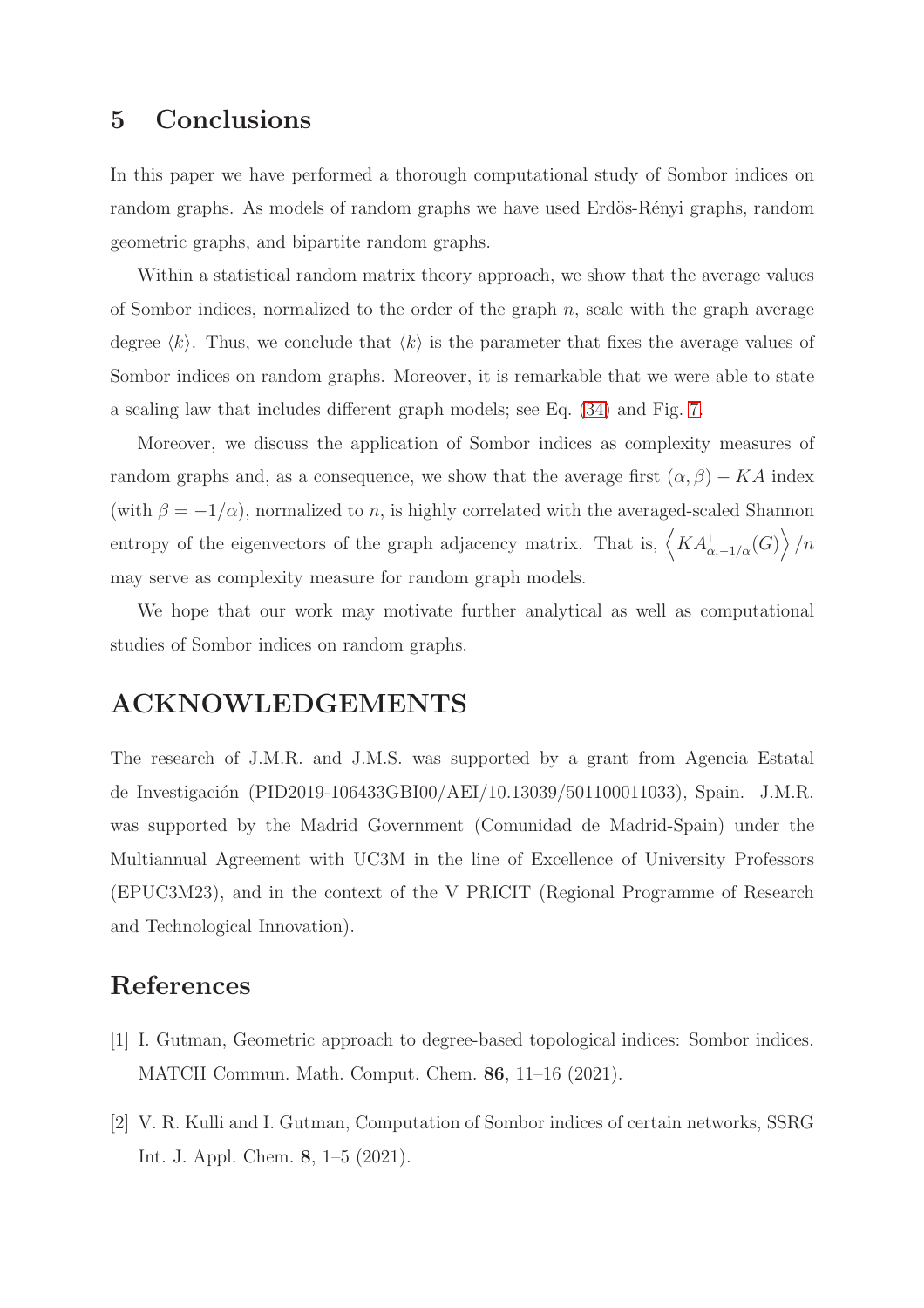- <span id="page-18-1"></span><span id="page-18-0"></span>[3] Z. Lina, T. Zhoub, V. R. Kullic, and L. Miao, On the first Banhatti-Sombor index, preprint [arXiv:2104.03615.](http://arxiv.org/abs/2104.03615)
- <span id="page-18-2"></span>[4] T. Reti, T. Doslic, and A Ali, On the Sombor index of graphs, Contrib. Math. 3, 11–18 (2021).
- [5] V. R. Kulli, The (a, b)−KA indices of polycyclic aromatic hydrocarbons and benzenoid systems, International Journal of Mathematics Trends and Technology 65, 115–120 (2019).
- <span id="page-18-4"></span><span id="page-18-3"></span>[6] B. Zhou and N. Trinajstić, On general sum-connectivity index, J. Math. Chem. 47, 210–218 (2010).
- [7] V. R. Kulli,  $\delta$ -Sombor index and its exponential for certain nanotubes, Annals of Pure and Applied Mathematics, in press (2021).
- [8] R. Cruz, I. Gutman, and J. Rada, Sombor index of chemical graphs, Appl. Math. Comput. 399,126018 (2021).
- <span id="page-18-5"></span>[9] R. Cruz and J. Rada, Extremal values of the Sombor index in unicyclic and bicyclic graphs, J. Math. Chem. 59, 1098–1116 (2021).
- [10] N. Ghanbari and S. Alikhani, Sombor index of certain graphs, preprint [arXiv:2102.10409.](http://arxiv.org/abs/2102.10409)
- [11] S. Alikhani and N. Ghanbari, Sombor index of polymers, MATCH Commun. Math. Comput. Chem. 86, 715–728 (2021).
- [12] X. Fang, L. You, and H. Liu, The expected values of Sombor indices in random hexagonal chains, phenylene chains and Sombor indices of some chemical graphs, preprint [arXiv:2103.07172.](http://arxiv.org/abs/2103.07172)
- [13] H. Deng, Z. Tang, and R. Wu, Molecular trees with extremal values of Sombor indices, Quantum Chemistry, in press (2021).
- [14] H. Liu, Ordering chemical graphs by their Sombor indices, preprint [arXiv:2103.05995.](http://arxiv.org/abs/2103.05995)
- [15] H. Liu, Maximum Sombor index among cacti, preprint [arXiv:2103.07924.](http://arxiv.org/abs/2103.07924)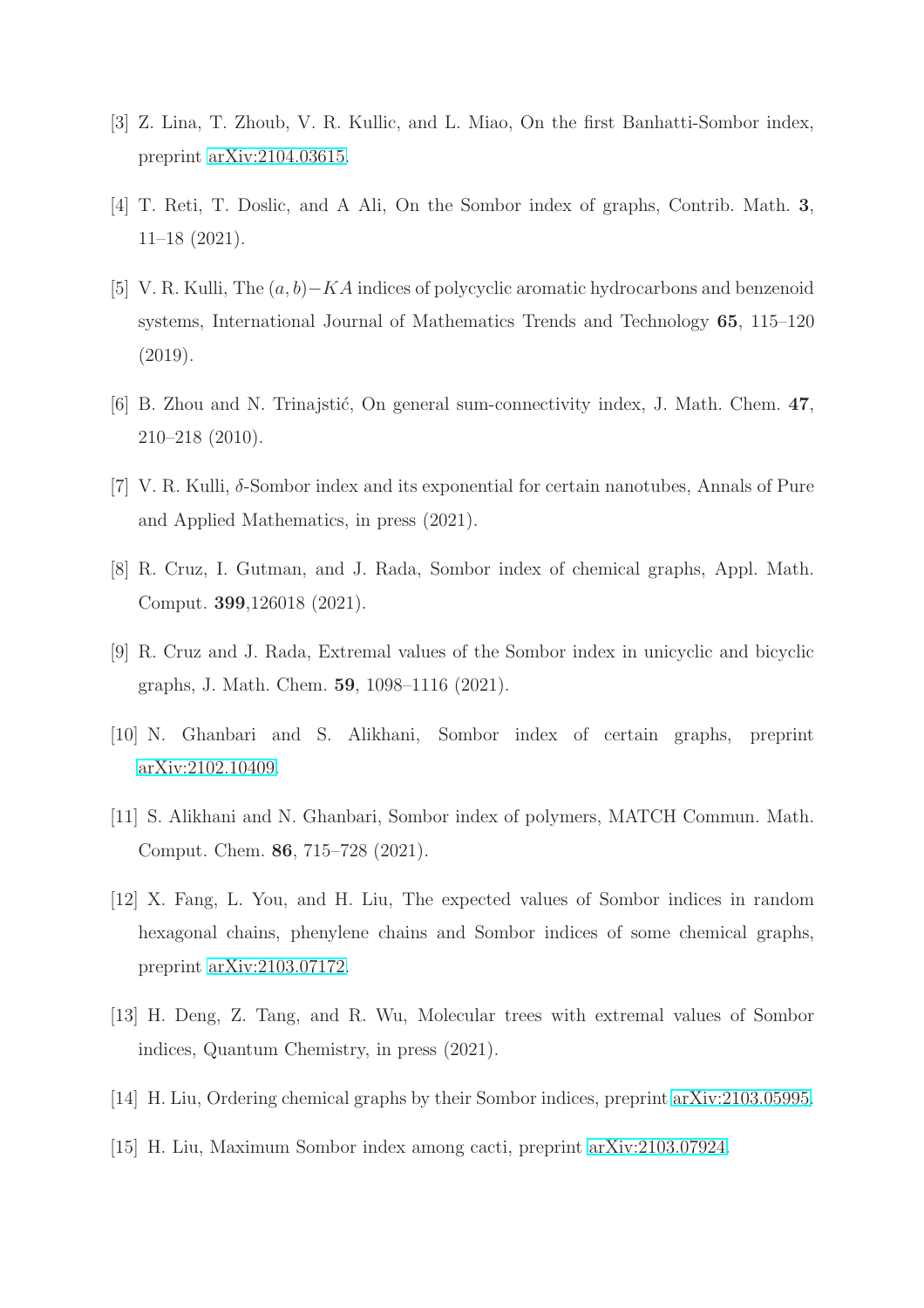- [16] H. Liu, L. You, Y. Huang, Ordering chemical graphs by Sombor indices and its applications, MATCH Commun. Math. Comput. Chem. 86 (2021) in press.
- <span id="page-19-0"></span>[17] T. Zhou, Z. Lin, and L. Miao, The Sombor index of trees and unicyclic graphs with given matching number, preprint [arXiv:2103.04645.](http://arxiv.org/abs/2103.04645)
- <span id="page-19-1"></span>[18] T. Zhou, Z. Lin, and L. Miao, The Sombor index of trees and unicyclic graphs with given maximum degree, preprint [arXiv:2103.07947.](http://arxiv.org/abs/2103.07947)
- [19] I. Gutman, Some basic properties of Sombor indices, Open J. Discret. Appl. Math. 4, 1–3 (2021).
- <span id="page-19-6"></span>[20] I. Milovanovic, E. Milovanovic, and M. Mateji, On some mathematical properties of Sombor indices, Bull. Int. Math. Virtual Inst. 11, 341–353 (2021).
- [21] K. C. Das, A. S. Cevik, I. N. Cangul, and Y. Shang, On Sombor index, Symmetry 13, 140 (2021).
- [22] J. Rada, J. M. Rodriguez, and J. M. Sigarreta, General properties on Sombor indices, Discrete Applied Mathematics 299, 87–97 (2021).
- <span id="page-19-2"></span>[23] I. Milovanović, E. Milovanović, A. Ali, and M. Matejić, Some results on the Sombor indices of graphs, Contrib. Math. 3, 5–67 (2021).
- <span id="page-19-3"></span>[24] Z. Wang, Y. Mao, Y. Li, and B. Furtula, On relations between Sombor and other degree-based indices, J. Appl. Math. Comput. (2021) in press.
- <span id="page-19-4"></span>[25] I. Redzepovic, Chemical applicability of Sombor indices, J. Serb. Chem Soc. (2021) in press.
- <span id="page-19-5"></span>[26] Z. Lin, On the spectral radius, energy and Estrada index of the Sombor matrix of graphs, preprint [arXiv:2102.03960.](http://arxiv.org/abs/2102.03960)
- [27] R. Solomonoff and A. Rapoport, Connectivity of random nets. Bull. Math. Biophys. 13, 107–117 (1951).
- [28] P. Erdös and A. Rényi, On random graphs. Publ. Math. (Debrecen) 6, 290–297 (1959).